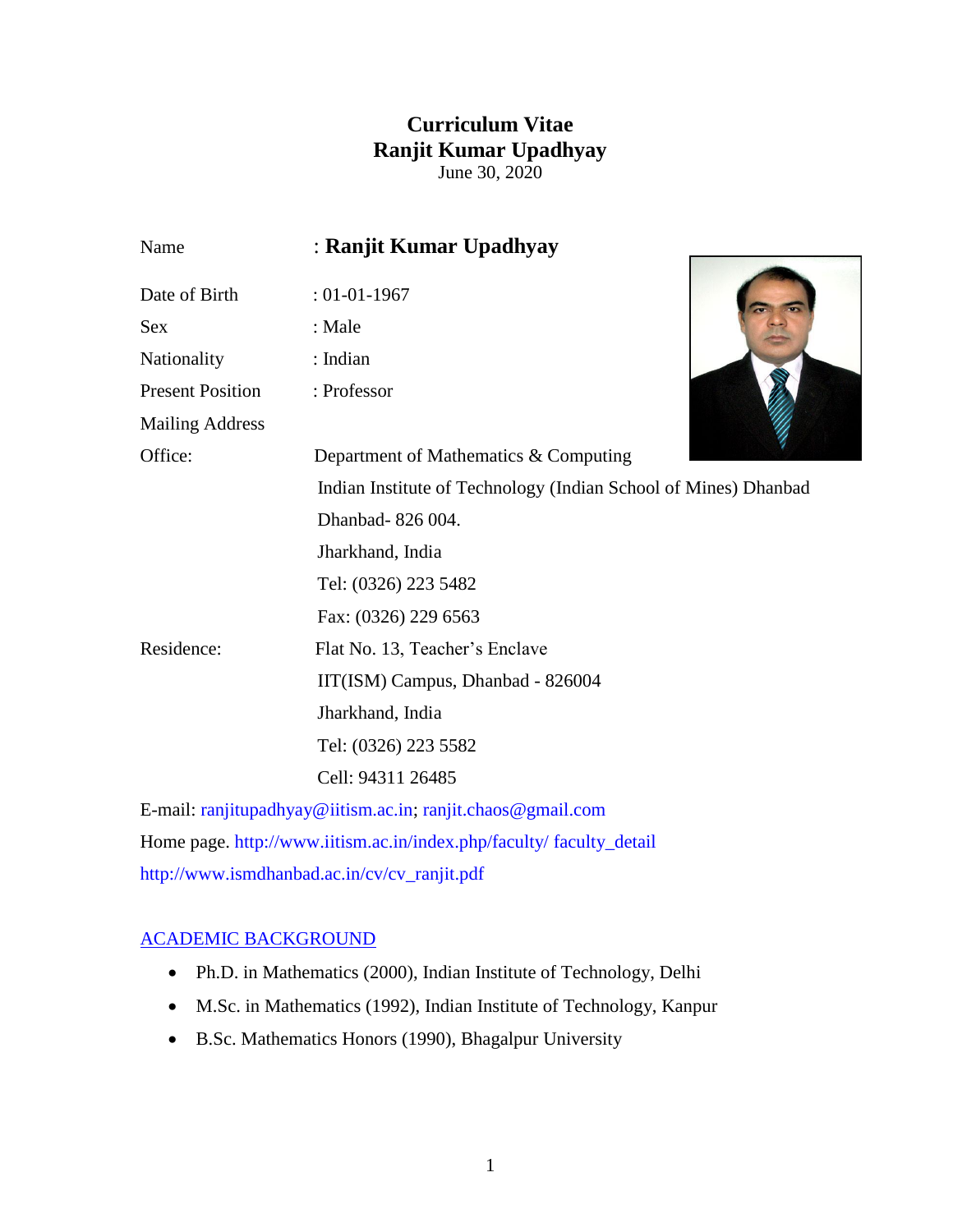### [DETAILS OF EMPLOYMENT: \[TEACHING EXPERIENCE:](http://www.ismdhanbad.ac.in/cv/cv_ranjit.pdf) **23 YEARS**]

- **31 March 2010 to Present: Professor**, Indian Institute of Technology (ISM), Dhanbad (AGP: 10500).
- **06 May 2009 – 30 March 2010: Associate Professor**, Indian School of Mines, Dhanbad (AGP: 9500).
- **31 March 2003 – 05 May 2009: Assistant Professor**, Indian School of Mines, Dhanbad.
- **31 May 2000 --30 March 2003: Senior Lecturer**, Indian School of Mines, Dhanbad.
- **25 July 1997 -- 27 May 2000: Lecturer**, SBS College of Engg. & Technology, Ferozepur, Punjab.

### [OTHER POSITIONS:](http://www.ismdhanbad.ac.in/cv/cv_ranjit.pdf)

- **Member of Executive Board and General Council**, a highest policy decision making body of the Institute during 1 July 2008- 30 June 2009.
- **Member of M.Sc./M.Sc. Tech Examination Committee** during the period 01-09-2010- 31.08.2012.
- **Chairman of M.Sc./M.Sc. Tech Entrance Examination committee** for the period 01-12-2014- 31.11.2017.
- **Chairman GATE-JAM 2020 [05.09.2019- CONTINUE]**
- Advisor of Gender Sensitization Committee
- Member of SAARC Countries Committee for 3Yrs M.Sc./M.Sc. Tech courses in AGP and AGL admission
- Member of Academic Council and Senate
- Member of the different selection committee for faculty selection in different NITs and Universities
- Member of ACP/MACP committee of the Institute
- Chairman of different inquiry committee
- Chairman of Price Negotiation Committee for purchase of Answer script. etc. (2008)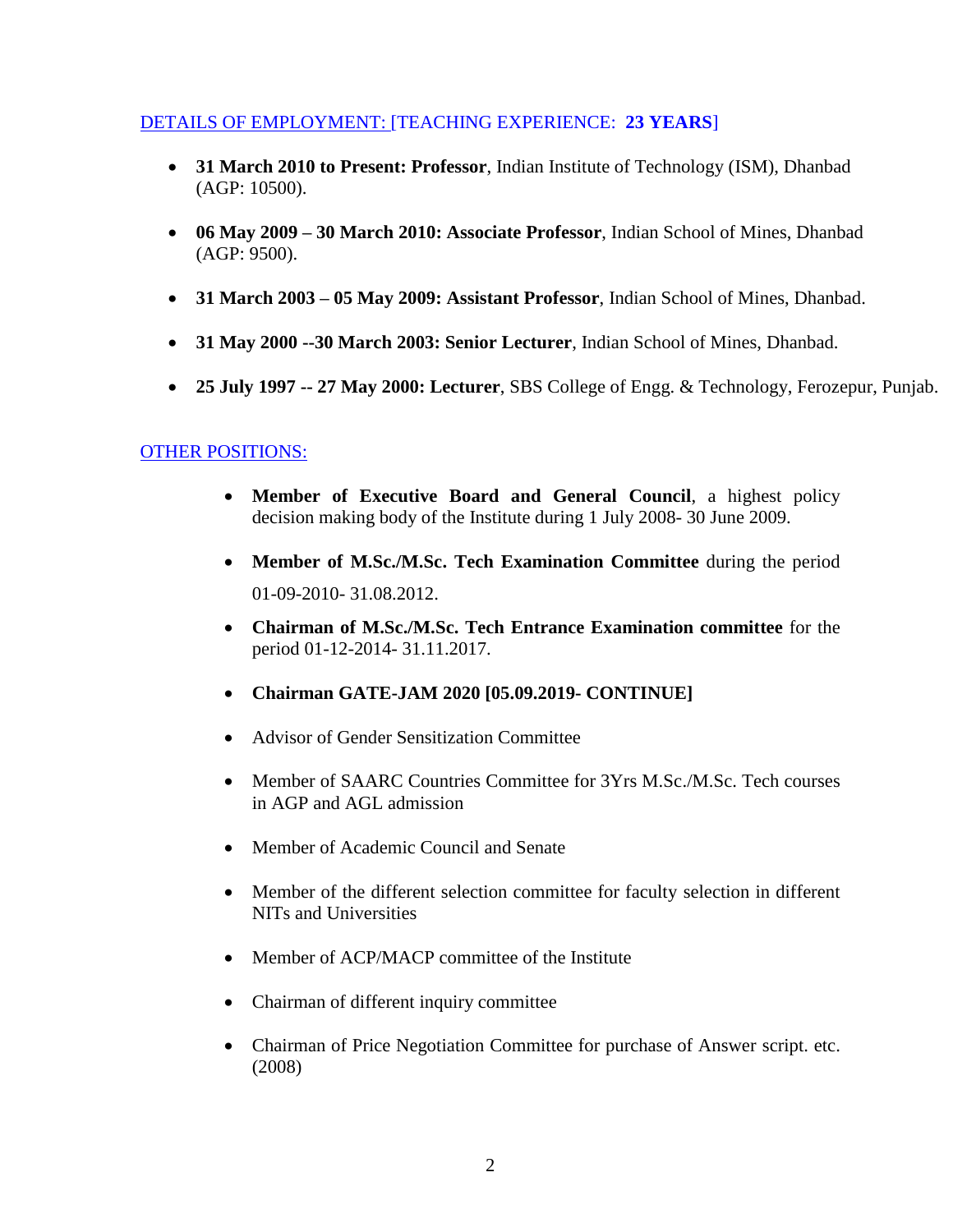- Faculty -in -Charge for Recruitment of faculty in IIT(ISM) Dhanbad
- Faculty -in-Charge of JRF, Department of Mathematics & Computing
- Member of selection committee of JRF
- Member of Improvement Group and Security committee
- In charge of Computer lab and Time table committee of the Department of Applied Mathematics
- Warden of Diamond Hostel
- Teacher's Advisor (Anti-ragging squad)

# [VISITING POSITIONS:](http://www.ismdhanbad.ac.in/cv/cv_ranjit.pdf)

- **Visiting Fellow** in EOBU, Jawaharlal Nehru Center for Advances Scientific Research, Jakkur, and Bangalore (Visited to Professor Amitabh Joshi) (Summer 2002).
- **Visiting Scientist** in Biomathematics Group, **Indian Statistical Institute Kolkata** (Visited Professor Joydev Chattopadhyay) (Summer 2004).
- **Post-Doctoral Fellowship** in the program of Non-linear dynamics and chaos modeling for Ecological systems, HUST, Wuhan, P. R. China during September 2005-September 2008 (Not availed).
- **Visiting Research Fellow** under Indo-Hungarian Educational exchange programme in **Eötvös Lorand University**, Faculty of Science, Institute of Biology, Department of Plant Taxonomy and Ecology (Visited to Professor Scheuring Istvan). (Summer 2010)
- **Visiting Fellow** to **Isaac Newton Institute for Mathematical Sciences, Cambridge** to participate in the program "*[Coupling Geometric PDEs with Physics for Cell](https://www.newton.ac.uk/event/cgp)*  [Morphology, Motility and Pattern Formation"](https://www.newton.ac.uk/event/cgp) 1<sup>st</sup> October 2015 to 15<sup>th</sup> December 2015.
- **Visiting Scientist** to Applied Mathematics Laboratory, **University of Le Havre Normandie, France** (Professor M.A. Aziz Alaoui) (Summer 2016).
- **Visiting Scientist** to Applied Mathematics Laboratory, **University of Le Havre Normandie, France** (Professor M.A. Aziz Alaoui) (Winter 2018).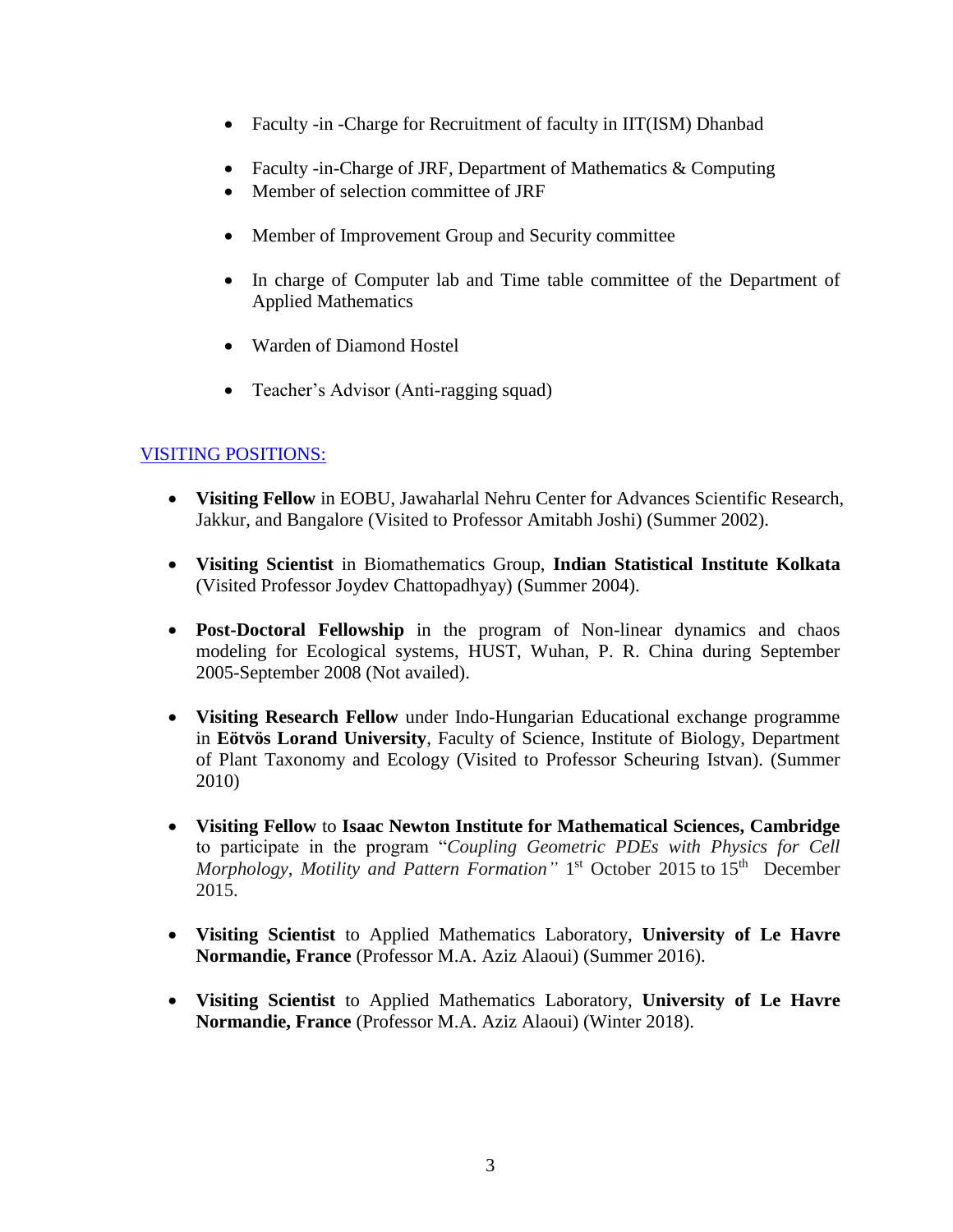# [RESEARCH \[RESEARCH EXPERIENCE:](http://www.ismdhanbad.ac.in/cv/cv_ranjit.pdf) **25 YEARS**]:

## [CURRENT RESEARCH INTEREST:](http://www.ismdhanbad.ac.in/cv/cv_ranjit.pdf)

Differential Equations, Ecological and Environmental Modeling, Chaos Modeling, Mathematical Ecology, Nonlinear dynamics, Dynamical system Theory, Disease dynamics, Population dynamics, Reaction-Diffusion Modeling, Spatio-temporal pattern formations in Ecology, E-epidemic modeling and Virus dynamics, Neural modeling.

### [BOOKS PUBLISHED:](http://www.ismdhanbad.ac.in/cv/cv_ranjit.pdf)

1. [INTRODUCTION TO MATHEMATICAL MODELING AND CHAOTIC DYNAMICS](http://www.ismdhanbad.ac.in/cv/cv_ranjit.pdf)   **Authors: R. K. Upadhyay & S. R. K. Iyengar Publisher:** CRC Press Taylor & Francis Group (Published: July 23, 2013 by Chapman and Hall/CRC press)



\*Mathematical Association of America (MAA) Review Report for this book [Reviewed by Dhruba Adhikari, on 17/12/2014] [http://www.maa.org/publications/maa-reviews/introduction-to-mathematical-modeling-and](http://www.maa.org/publications/maa-reviews/introduction-to-mathematical-modeling-and-chaotic-dynamics)[chaotic-dynamics](http://www.maa.org/publications/maa-reviews/introduction-to-mathematical-modeling-and-chaotic-dynamics)  Dhruba Adhikari, Faculty of mathematics, Southern Polytechnic State University, Marietta, Georgia.

\*A report about it was published in Hindustan Times paper and my interview was telecast on the Sahara Samay channel on September 22, 2013.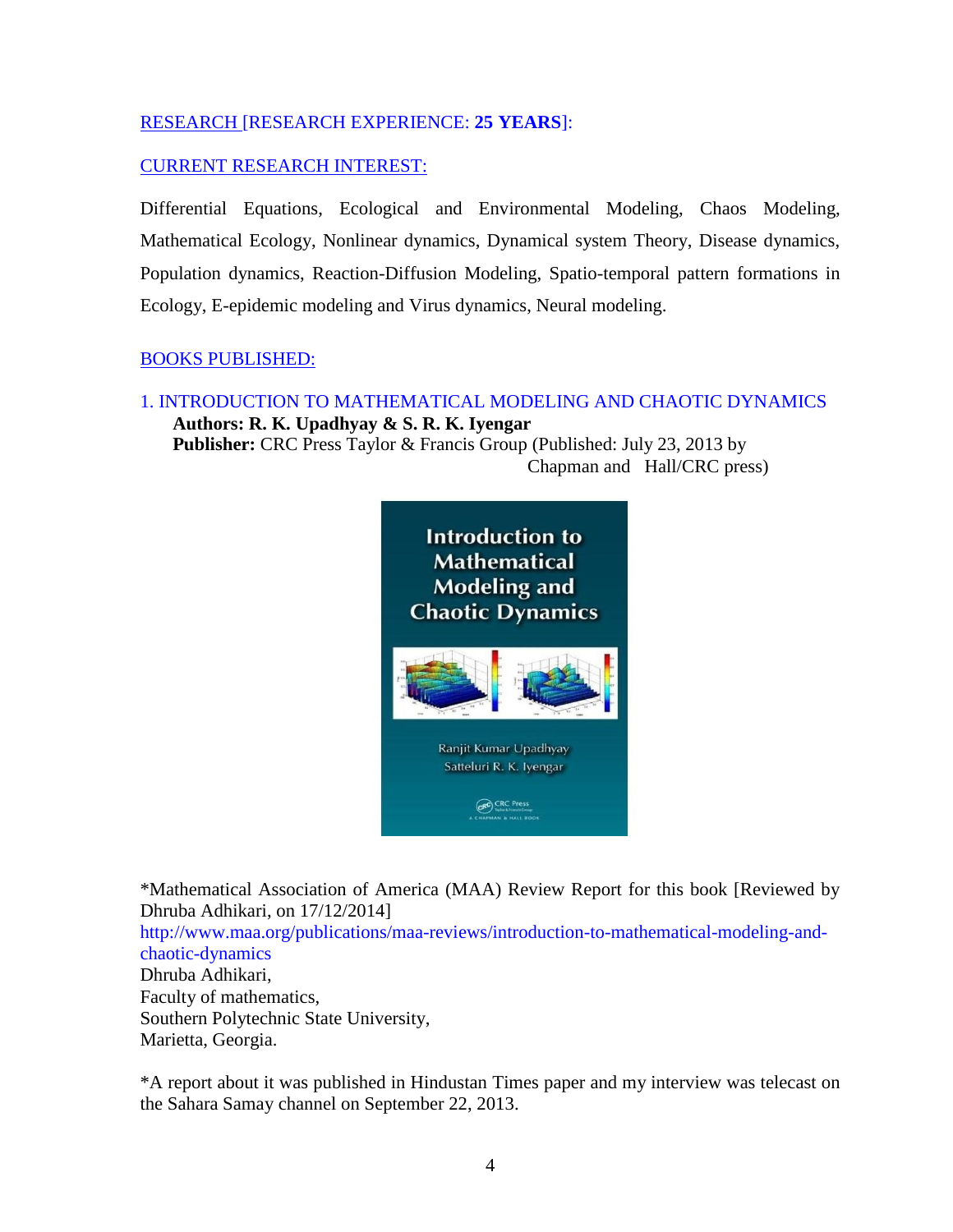# [BOOK UNDER PUBLICATION/PREPARATION:](http://www.ismdhanbad.ac.in/cv/cv_ranjit.pdf)

2. [Spatial Dynamics & Pattern Formation in Biological Populations](http://www.ismdhanbad.ac.in/cv/cv_ranjit.pdf) (Applications to Ecological, Epidemiological and Neural systems) **Publisher:** CRC Press Taylor & Francis Group, New York, USA

# [INTERNATIONAL JOURNAL VOLUME](http://www.ismdhanbad.ac.in/cv/cv_ranjit.pdf) EDITING:

(i) Guest Editor for the special issue on *Nonlinear Models in Biosignaling, Biosensor and Neural Systems – Modeling, Simulations, and Applications*

**Name of the Journal: Differential Equations and Dynamical Systems (Springer)**  Currently in Progress; To be published in December 2020.

(ii) Guest Editor for the special issue on *Nonlinear Phenomena in Biology and Medicine*  **Name of the Journal: Computational and Mathematical methods in Medicine (2012)** (Thomson Reutors**,** *Impact Factor* 1.018) **Guest Editors:** Vikas Rai, S.R. Nadar, T.R. Krishnamohan, **R.K. Upadhyay**



# [CHAPTERS PUBLISHED](http://www.ismdhanbad.ac.in/cv/cv_ranjit.pdf) IN EDITED BOOKS:

1. [DYNAMIC MODELS OF INFECTIOUS DISEASE: NON VECTOR BORNE](http://www.ismdhanbad.ac.in/cv/cv_ranjit.pdf)  **DISEASES** 

**Editors: V. Sree Hari Rao & Ravi Durvasula Chapter Title:** Modeling the spread and outbreak dynamics of Avian Influenza (H5N1) Virus and its possible control  **Authors:** V. Sree Hari Rao & **R. K. Upadhyay Publisher:** Springer Science, New York 2013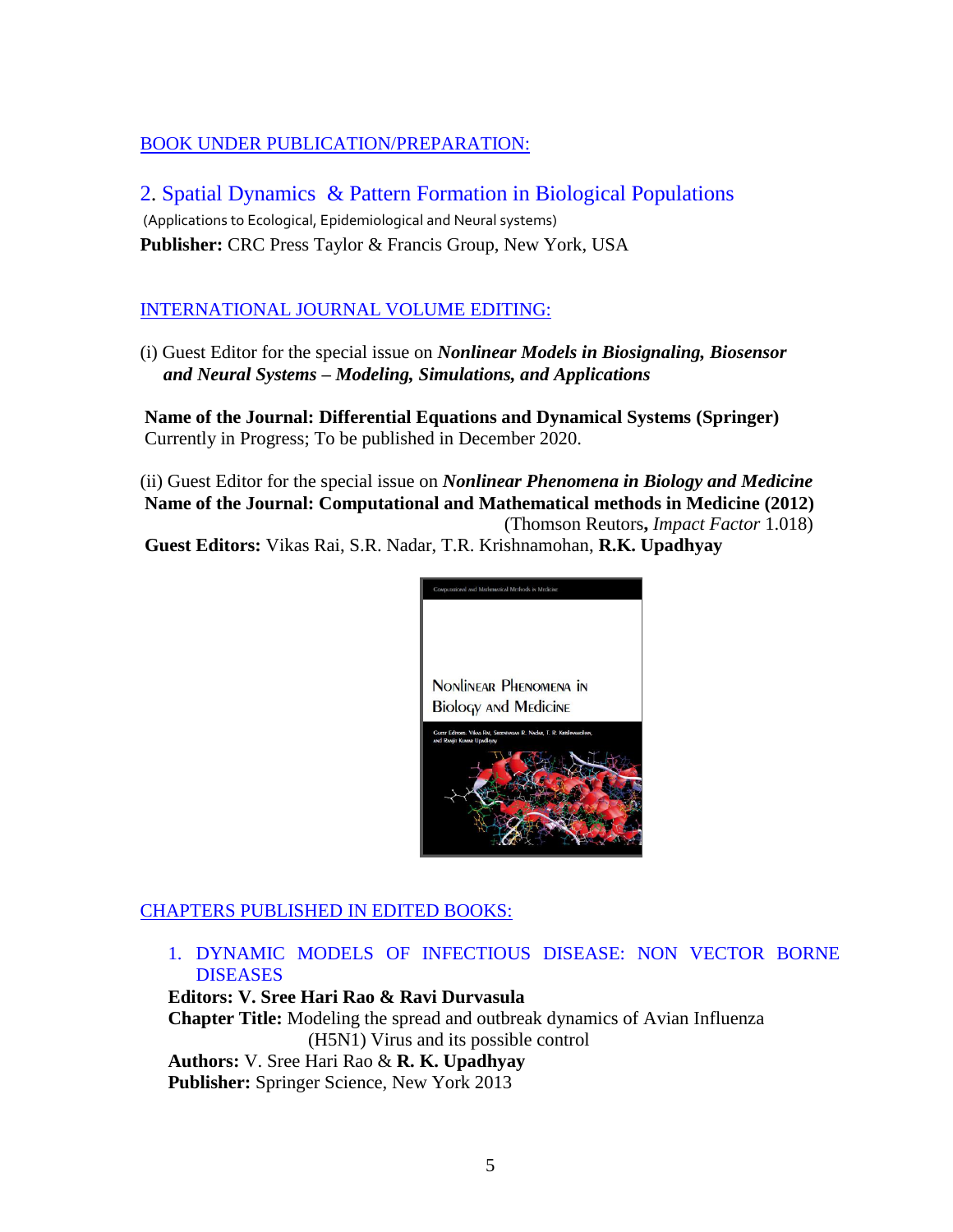- [2. CURRENT ISSUES OF WATER MANAGEMENT](http://www.ismdhanbad.ac.in/cv/cv_ranjit.pdf)
- **Editor [Uli Uhlig](http://www.intechopen.com/books/editor/current-issues-of-water-management) Chapter Title:** Wetlands for Water Quality Management- The Science and Technology **Authors:** Vikas Rai, A. M. Sedeki, Rana D. Parshad, **R. K. Upadhyay** and S. Bhowmick **Publisher**: InTech ISBN 978-953-307-413-9, 352 pages, December 2011.

[3. RECENT ADVANCES IN INFORMATION TECHNOLOGY](http://www.ismdhanbad.ac.in/cv/cv_ranjit.pdf)  **Editors:** G.P. Biswas, S. Mukhopadhyay **Chapter Title:** Modeling the complex dynamics of epidemic spread under Allee Effect **Authors:** Parimita Roy, **R.K. Upadhyay Publisher:** Springer Science, New York 2014.

#### [RESEARCH PROJECT/CONSULTANCY](http://www.ismdhanbad.ac.in/cv/cv_ranjit.pdf) UNDERTAKEN:

- 1. Worked as **Project Assistant** in project# DEFW/MATH/8626 entitled "*Dispersion of Air pollutant and its Control by Green Belt*", Department of Mathematics, IIT Kanpur. (May 1992-June 1993). [Prof. J. B. Shukla, S.S. Bhatnagar Awardee]
- 2. Worked as **Senior Research Assistant in** the research project # RP-034/90 entitled "*Development of Dynamical Statistical Model for Local Weather Prediction over Northwest India for operational use in Indian Air Force"*, CAS, IIT Delhi. (July 1993- June 1994). [Prof. U.C. Mohanty, S.S. Bhatnagar Awardee]
- 3. **Fast track Young Scientist Award 2001-02** Project No. SR/FTP/MS-18/2001 from **DST, New Delhi** (Rs. **3.24** Lakhs) (Status: Completed). [During 24.09.2002-31.03. 2005]

**Project Title**: *Chaos, Synchrony & Persistence in Spatially Extended Ecological Systems.*

- 4. Minor Research Project from **Indian School of Mines, Dhanbad** (Rs. **40,000**) (Status: Completed). **Project Title**: *Functional Role of Chaos and its Implication in Ecosystem Stability.*
- 5. R & D Project No. UGC (32)/2008-09/220/AM. From **UGC, New Delhi (Rs. 7.26** Lakhs) (Status: Completed). [During 01.04.2008- 31.03.2011] *Project title: Modeling the Dynamic Nature of Ecological Complexity: A Mathematical and Stochastic Approach.*
- 6. R & D Project No. UGC (19) 2007-08/193/AM from **UGC, New Delhi (**Rs. **5.62** Lakhs**)** with Dr. G.N. Singh (Status: Completed). **Project Title:** *Search of Good Rotation Pattern- To Address the Estimation and Forcasting Problems.*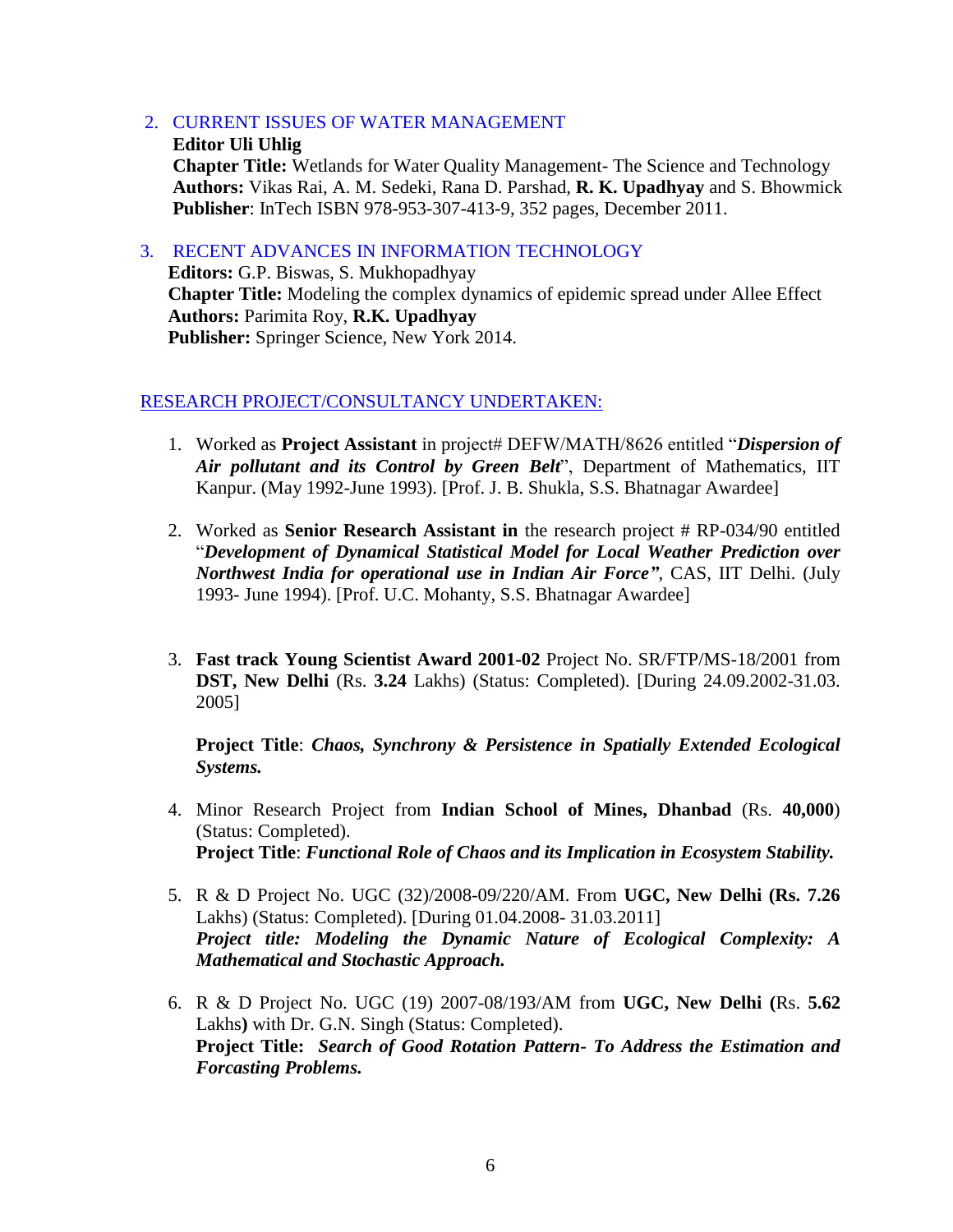- 7. Consultancy Project from **State Pollution Control Board, Orissa** (Rs. **52.24** Lakhs) with CME. (Status: Completed). *Title: Preparation of Regional Environmental Management plan for Angul-Talcher Meramundali Area of Orissa.*
- 8. R & D Project from **DST, New Delhi (Rs. 39.90** Lakhs) with Deptt. of Applied Physics. (Status: Completed) **Project Title:** *High Resolution Retinal Imaging of Living Eye through Adaptive Optics***.** (with Dr. A.K. Nirala and Prof. P.S. Gupta)
- 9. R & D Project No. UGC (89)/2013-2014/337/AM. From **UGC, New Delhi (Rs. 3, 49, 500** Rs.) (Status: Completed). [ During 01.04.2013 – 31.03.2016] *Project title: Modeling the Spatiotemporal Complexity of Eco-Epidemiological System: A Dynamical System Approach.*
- 10. R & D Project CSIR No. 25(0277)/17/EMR-II. From CSIR, New Delhi (Rs. 15,79, 667) (Status: Complete). [During 01.04.2017-31.03.2020]. *Project title: Mathematical Modeling of Dynamical Diseases in the Human Brain.*
- 11. R & D Project No. MTR/2017/000301. MATHEMATICAL RESEARCH IMPACT-CENTRIC SUPPORT (MATRICS) SCHEME funded by DST, SERB, New Delhi (Rs. 6.00 lakh) (Status: Awarded)

*Project title: Dynamic Modeling of Spatial Epidemic and Eco-Epidemiological Systems-a New Healthcare Initiative*

[DISSERTATIONS/THESIS SUPERVISED:](http://www.ismdhanbad.ac.in/cv/cv_ranjit.pdf)

- 1. M. Sc. (Mathematics & Computing) **25** (Completed)
- 2. M. Tech. (Mathematics & Computing)-**06** (Completed)
- 3. M. Phil. **09** (Completed)
- 4. Ph. D.– 0**9** (Completed) +**06** (Under progress) =1**5**
- 5. Post-doctoral Fellow: **02**

# **Complete list of Post-Graduation Thesis Supervision**

| <b>Serial</b> | <b>Name</b><br>of<br>the | Title of thesis              | Master's<br>&    | Year of | Co-guide     |
|---------------|--------------------------|------------------------------|------------------|---------|--------------|
| No.           | student/research         |                              | Doctorate Level  | Comple  | $(s)$ if any |
|               | <b>Scholar</b>           |                              | <b>Thesis</b>    | tion    |              |
| 1.            | Mr. Abhay Kumar          | Modelling<br>Ecological      | M.Sc             | 2003    |              |
|               |                          | Systems.                     | (Mathematics and |         |              |
|               |                          |                              | Computing)       |         |              |
| 2.            | Mr. Raju Datta           | Crisis<br>in<br>Chaos<br>and | M.Sc             | 2004    |              |
|               |                          | Ecological systems.          | (Mathematics and |         |              |
|               |                          |                              | Computing)       |         |              |
| 3.            | <b>Miss</b><br>Archana   | Epidemiological<br>Modeling  | M.Sc             | 2005    |              |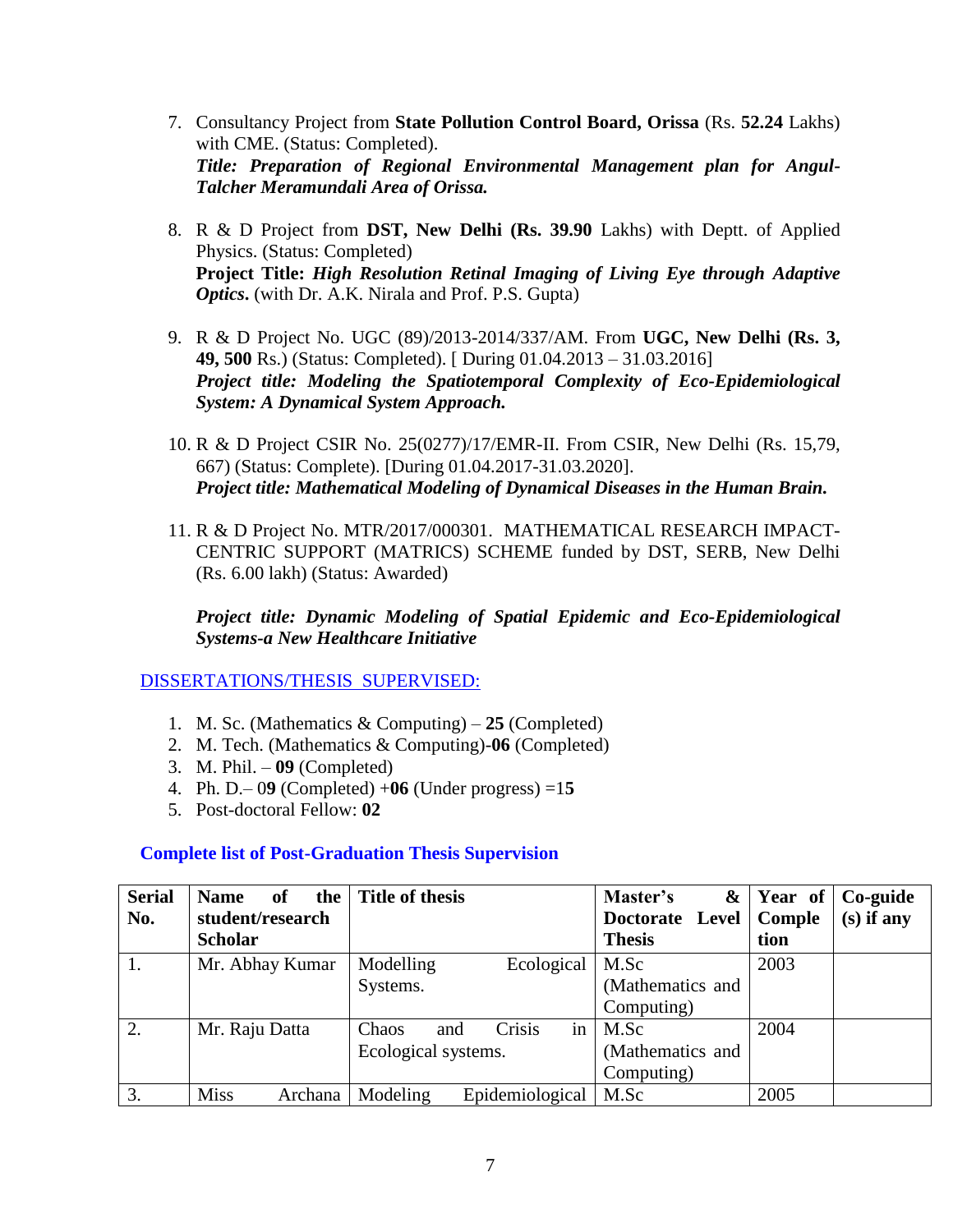|                  | <b>Bhatta</b>              | Systems.                                | (Mathematics and |      |
|------------------|----------------------------|-----------------------------------------|------------------|------|
|                  |                            |                                         | Computing)       |      |
| $\overline{4}$ . | Mr.<br>Tanmay              | Dynamical studies of SEIR               | M.Sc             | 2005 |
|                  | Joarder                    | Epidemic model.                         | (Mathematics and |      |
|                  |                            |                                         | Computing)       |      |
| 5.               | Mr. Dipanjan Ray           | Dynamics<br>and                         | M.Sc             | 2006 |
|                  | Chaudhuri                  | Synchronization of three and            | (Mathematics and |      |
|                  |                            | four<br>dimensional<br>model            | Computing)       |      |
|                  |                            | systems.                                |                  |      |
| 6.               | Mr. Debasish Paul          | Terrorism:<br>Modelling<br>$\mathbf{A}$ | M.Sc             | 2007 |
|                  |                            | <b>Global Challenge</b>                 | (Mathematics and |      |
|                  |                            |                                         | Computing)       |      |
| 7.               | <b>Miss</b><br>Purnima     | self-similar<br>Exploring               | M.Sc             | 2008 |
|                  | Hedaoo                     | structures in Mandelbrot and            | (Mathematics and |      |
|                  |                            | Julia sets.                             | Computing)       |      |
| 8.               | <b>Miss</b><br>Manorma     | New Algorithm for the study             | M.Sc             | 2008 |
|                  | Kumari.                    | Self-affine<br>of<br>map:               | (Mathematics and |      |
|                  |                            | Sierpinski<br>Application<br>to         | Computing)       |      |
|                  |                            | Carpet                                  |                  |      |
| 9.               | <b>Miss</b><br>Renuka      | Nonlinear<br>dynamics<br>and            | M.Sc             | 2009 |
|                  | Kumari                     | chaos in Financial Market.              | (Mathematics and |      |
|                  |                            |                                         | Computing)       |      |
| 10.              | Sudarshan<br>Mr.           | Spatiotemporal dynamics of              | M.Sc             | 2010 |
|                  | Dhua                       | Eco-epidemiological models.             | (Mathematics and |      |
|                  |                            |                                         | Computing)       |      |
| 11.              | Mr. Anup Kumar             | Modelling the spread<br>of              | M.Sc             | 2010 |
|                  | Sharma                     | Swine flu and predicting                | (Mathematics and |      |
|                  |                            | outbreak diversity.                     | Computing)       |      |
| 12.              | <b>Miss</b><br>Luck<br>Raj | Patterns and wave in Eco-               | M.Sc             | 2011 |
|                  | Laxmi                      | epidemiological systems                 | (Mathematics and |      |
|                  |                            |                                         | Computing)       |      |
| 13.              | Mr. Vikas Kumar            | in<br>Patterns<br>and<br>wave           | M.Sc             | 2011 |
|                  |                            | Ecological systems                      | (Mathematics and |      |
|                  |                            |                                         | Computing)       |      |
| 14.              | <b>Miss</b><br>Nayana      | Nonlinear<br>dynamics<br>and            | M.Sc             | 2012 |
|                  | Mukherjee                  | chaos in Electrical systems.            | (Mathematics and |      |
|                  |                            |                                         | Computing)       |      |
| 15.              | <b>Miss</b><br>Koyel       | Bifurcation in three species            | M.Sc             | 2012 |
|                  | Chakravarty                | Ecological systems                      | (Mathematics and |      |
|                  |                            |                                         | Computing)       |      |
| 16.              | Mr. Suman Dey              | Epidemic<br>Modeling<br>the             | M.Sc             | 2013 |
|                  |                            | systems                                 | (Mathematics and |      |
|                  |                            |                                         | Computing)       |      |
| 17.              | Mr. Sumit Kumar            | Global stability analysis of            | M.Sc             | 2014 |
|                  |                            | stochastic<br>predator-prey             | (Mathematics and |      |
|                  |                            | with<br>systems<br>mutual               | Computing)       |      |
|                  |                            |                                         |                  |      |
|                  |                            |                                         |                  |      |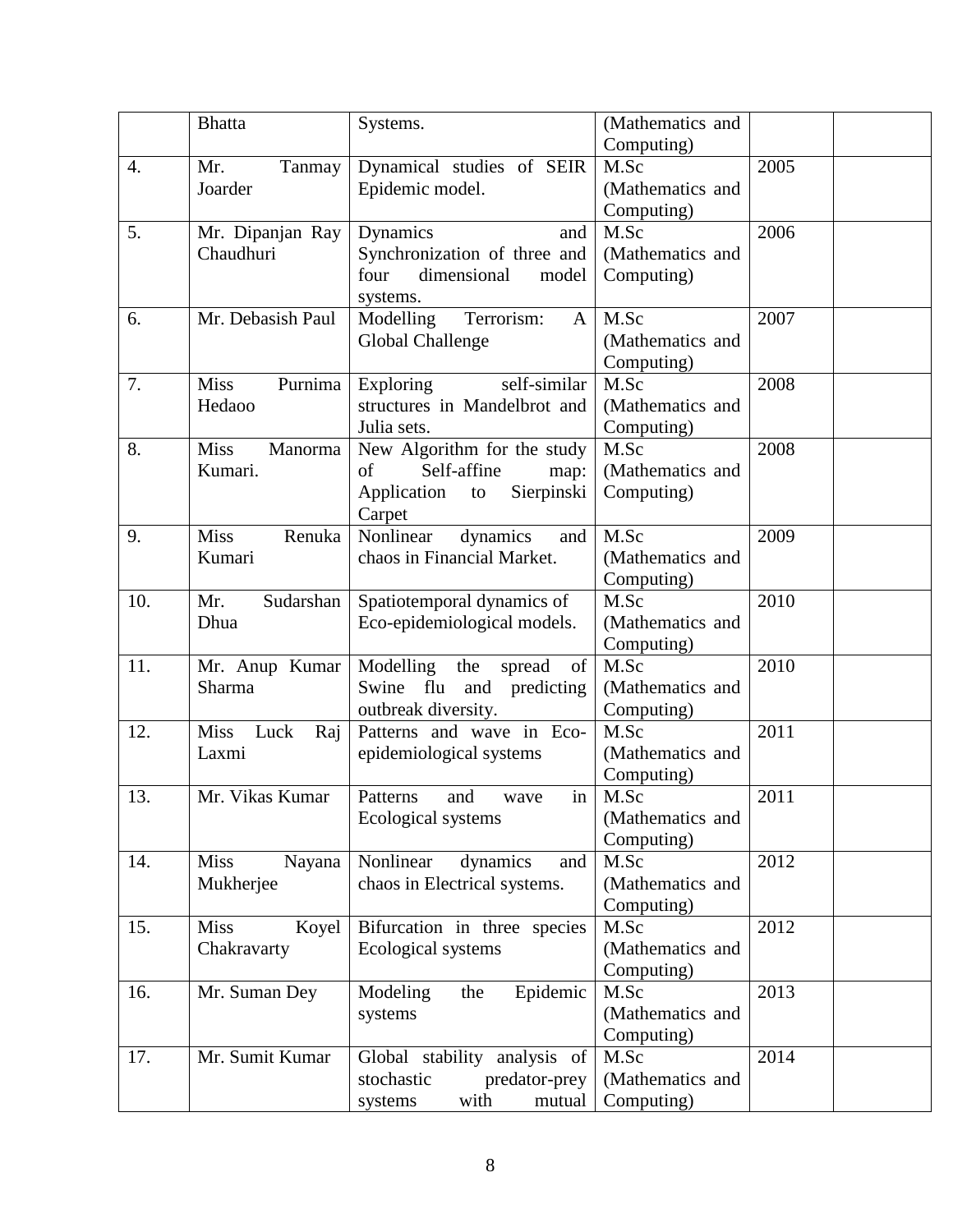|     |                          | interference                                          |                    |      |  |
|-----|--------------------------|-------------------------------------------------------|--------------------|------|--|
| 18. | Sushma<br><b>Miss</b>    | Global stability analysis of                          | M.Sc               | 2014 |  |
|     | Kumari                   | Ecological<br>systems<br>with                         | (Mathematics and   |      |  |
|     |                          | mutual interference                                   | Computing)         |      |  |
|     |                          |                                                       |                    |      |  |
| 19. | Ruchika<br><b>Miss</b>   | Modeling the spread<br>and                            | M.Sc               | 2017 |  |
|     | <b>Burman</b>            | outbreak of Zika virus                                | (Mathematics and   |      |  |
|     |                          |                                                       | Computing)         |      |  |
| 20. | <b>Miss</b><br>Didriksha | Transmission dynamics<br>of                           | M.Sc               | 2017 |  |
|     | Das                      | Zika virus in Human and                               | (Mathematics and   |      |  |
|     |                          | mosquito population                                   | Computing)         |      |  |
| 21. | Koashal<br>Mr.           | Modeling the spatiotemporal                           | M.Sc               | 2018 |  |
|     | <b>Kumar Nagar</b>       | transmission of recent Ebola                          | (Mathematics and   |      |  |
|     |                          | outbreak                                              | Computing)         |      |  |
| 22  | <b>Miss</b><br>Rajiya    | Chaos in deterministic Cancer                         | M.Sc.              | 2019 |  |
|     | Khatoon                  | model                                                 | (Mathematics and   |      |  |
|     |                          |                                                       | Computing)         |      |  |
| 23. | Miss Anupa Panna         | Chaos in deterministic Cancer                         | M.Sc.              | 2019 |  |
|     |                          | model                                                 | (Mathematics and   |      |  |
|     |                          |                                                       | Computing)         |      |  |
| 24. | Mr.<br>Asharam           | Dynamics of Cancer model                              | M.Sc.              | 2020 |  |
|     | Sharma                   | revisited                                             | (Mathematics and   |      |  |
|     |                          |                                                       | Computing)         |      |  |
| 25. | Mr. Arjun Kumar          | Dynamics of Cancer model                              | M.Sc.              | 2020 |  |
|     |                          | revisited                                             | (Mathematics and   |      |  |
|     |                          |                                                       | Computing)         |      |  |
|     |                          | <b>Integrated M.Tech. (Mathematics and Computing)</b> |                    |      |  |
| 1.  | Mr. N.                   | Nonlinear dynamics in Indian                          | Integrated<br>M.Sc | 2011 |  |
|     | Alwarappan               | <b>Stock Market</b>                                   | (Mathematics and   |      |  |
|     |                          |                                                       | Computing)         |      |  |
|     |                          |                                                       |                    |      |  |
| 2.  | Mr. Akash Kumar          | Deciphering<br>dynamics<br>of                         | Integrated         | 2015 |  |
|     |                          | Epidemic<br>spread<br>and                             | M.Tech             |      |  |
|     |                          | outbreak: spatial and non-                            | (Mathematics and   |      |  |
|     |                          | spatial SEIR model                                    | Computing)         |      |  |
| 3.  | Mr. Gaurav               | Statistical<br>modelling<br>for                       | Integrated         | 2016 |  |
|     |                          | <b>Indian Stock Market</b>                            | M.Tech             |      |  |
|     |                          |                                                       | (Mathematics and   |      |  |
|     |                          |                                                       | Computing)         |      |  |
| 4.  | Mr. Vijay Kumar          | Text mining in Customer                               | Integrated         | 2018 |  |
|     | Kesrani                  | feedback: Relationship<br>and                         | M.Tech             |      |  |
|     |                          | frequency Analysis                                    | (Mathematics and   |      |  |
|     |                          |                                                       | Computing)         |      |  |
| 5.  | Sambuddha<br>Mr.         | Large Data Automation                                 | Integrated         | 2019 |  |
|     | Nath                     |                                                       | M.Tech             |      |  |
|     |                          |                                                       | (Mathematics and   |      |  |
|     |                          |                                                       | Computing)         |      |  |
|     |                          |                                                       |                    |      |  |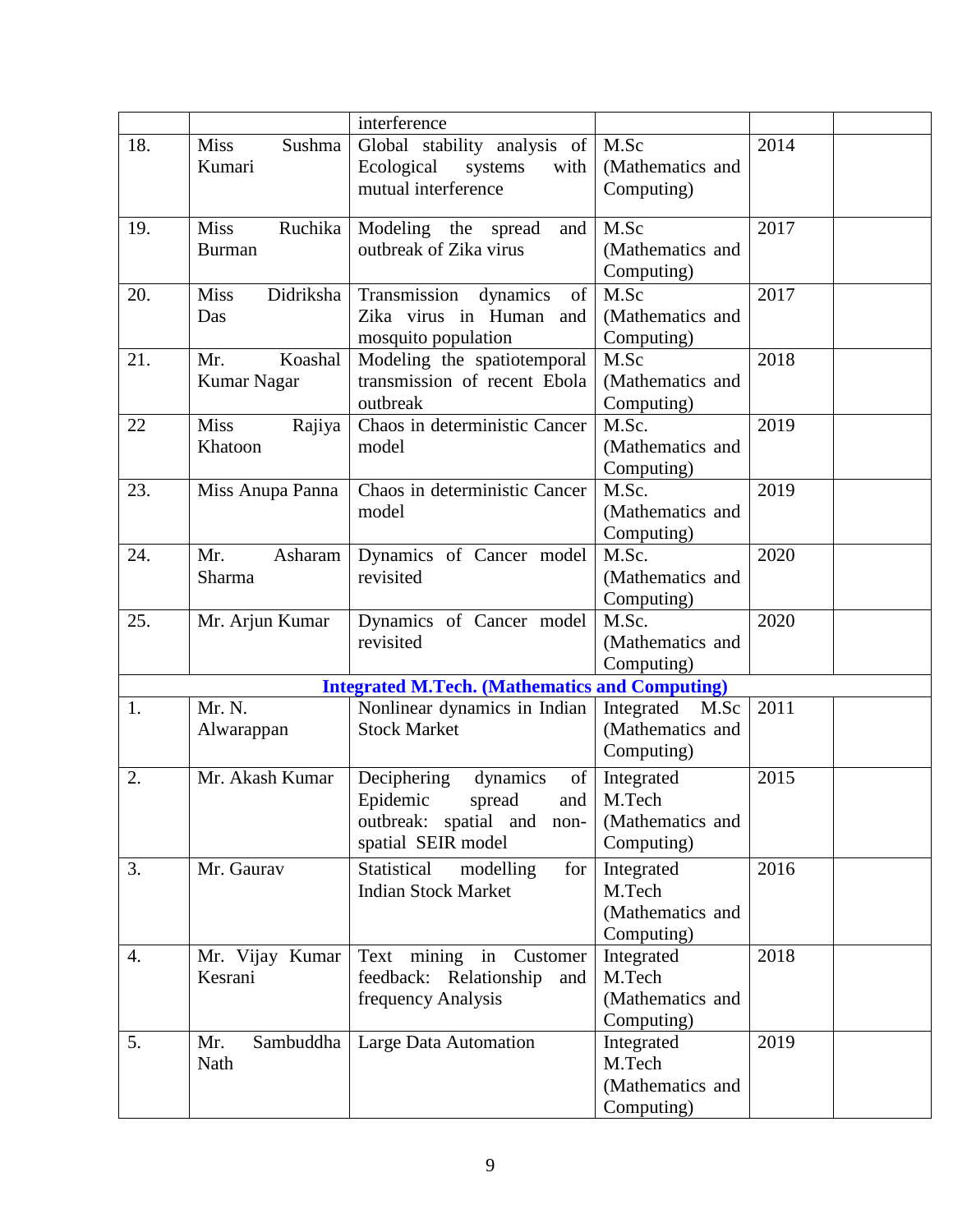| 6. | Nikhilesh<br>Mr.        | Diabetic<br>Retinopathy                        | Integrated                     | 2020        |
|----|-------------------------|------------------------------------------------|--------------------------------|-------------|
|    | Rochlani                | Detection<br>Using<br>Deep                     | M.Tech                         |             |
|    |                         | <b>Learning Techniques</b>                     | (Mathematics and               |             |
|    |                         | <b>M. Phil (Applied Mathematics)</b>           | Computing)                     |             |
|    |                         |                                                |                                |             |
| 1. | Miss Nitu Kumari        | Exploring<br>dynamical<br>the                  | M.Phil<br>(Applied             | 2006        |
|    |                         | of<br>ecological<br>nature                     | Mathematics)                   |             |
|    |                         | dynamical<br>complexity:<br>$\mathbf{A}$       |                                |             |
|    |                         | system Approach                                |                                |             |
| 2. | Mr. Vikas Kumar         | study<br>of<br>three-species<br>A              | M.Phil(Applied                 | 2007        |
|    |                         | model<br>food<br>chains<br>with                | Mathematics)                   |             |
|    |                         | predator interference.                         |                                |             |
| 3. | Mr. Nilesh Kumar        | Modelling Ecological systems                   | M.Phil(Applied                 | 2007        |
|    | Thakur                  | with mutual interference and                   | Mathematics)                   |             |
| 4. | Mr. Pankaj Kumar        | time delay.<br>Modelling the spatiotemporal    | M.Phil(Applied                 | 2008        |
|    |                         | complexity of a wetland                        | Mathematics)                   |             |
|    |                         | system.                                        |                                |             |
| 5. | <b>Miss</b><br>Anita    | Spatiotemporal<br>Patterns                     | M.Phil(Applied                 | 2009        |
|    | Kumari                  | formation in spatial predator-                 | Mathematics)                   |             |
|    |                         | prey Systems.                                  |                                |             |
| 6. | Mr. Ashish Kumar        | Modeling the long time                         | M.Phil(Applied                 | 2011        |
|    | Prasad                  | dynamics of aquatic systems:                   | Mathematics)                   |             |
|    |                         | An analytical Approach                         |                                |             |
| 7. | Mr. Jyotsika Dutta      | Bifurcation phenomena in                       | M.Phil(Applied<br>Mathematics) | 2012        |
| 8. | <b>Miss</b><br>Sarita   | Dynamical systems.<br>Complex dynamics in some | M.Phil(Applied                 | 2013        |
|    | Kumari                  | model Neural systems                           | Mathematics)                   |             |
| 9. | <b>Miss</b><br>Sangeeta | Dynamic epidemic models for                    | M.Phil(Applied                 | 2014        |
|    | Kumari                  | worms and viruses in                           | Mathematics)                   |             |
|    |                         | computer network                               |                                |             |
|    |                         | <b>Ph.D.</b> (Applied Mathematics)             |                                |             |
| 1. | Dr. Nitu Kumari         | Modelling<br>dynamical<br>the                  | Ph.D. (Applied                 | 2009        |
|    | Associate Prof. in      | complexity in diffusion driven                 | Mathematics)                   | (Completed) |
|    | <b>IIT Mandi</b>        | ecological systems.                            |                                |             |
| 2. | Dr. Nilesh Kumar        | Modeling the dynamic nature                    | Ph.D. (Applied                 | 2012        |
|    | Thakur                  | of Ecological complexity in                    | Mathematics)                   | (Completed) |
|    | Assistant Prof. in      | spatial aquatic systems.                       |                                |             |
|    | <b>NIT Raipur</b>       |                                                |                                |             |
| 3. | Dr. S.N. Raw            | Complex<br>dynamics<br>of                      | Ph.D. (Applied                 | 2012        |
|    | Assistant Prof. in      | Ecological systems: Models<br>and Methods      | Mathematics)                   | (Completed) |
|    | <b>NIT Raipur</b>       |                                                |                                |             |
|    |                         |                                                |                                |             |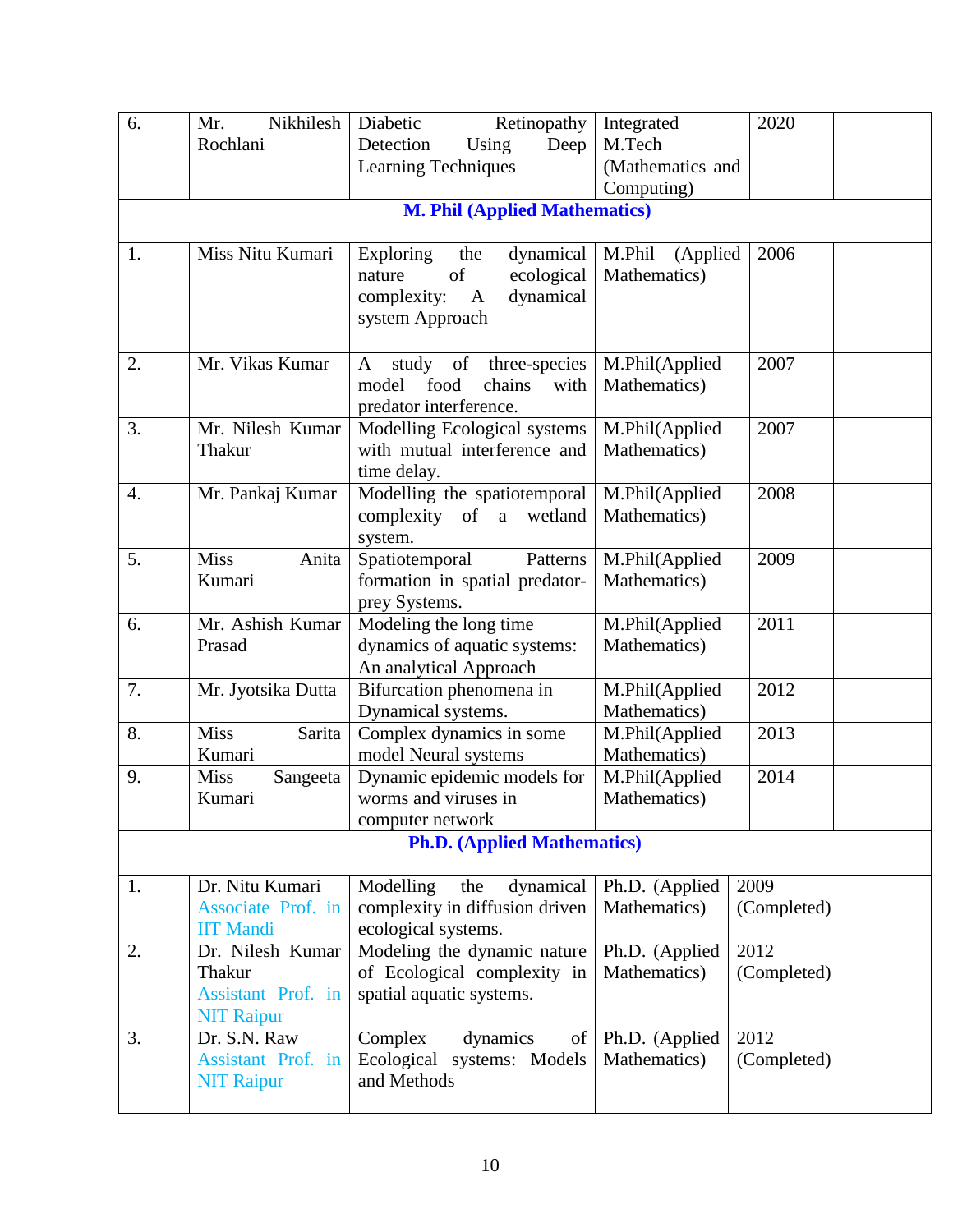| $\overline{4}$ . | Dr. Parimita Roy               | Modeling the                                               | Ph.D. (Applied                 | 2016        |          |
|------------------|--------------------------------|------------------------------------------------------------|--------------------------------|-------------|----------|
|                  | Postdoc<br>in                  | spatiotemporal complexity of                               | Mathematics)                   | (Completed) |          |
|                  | University of Le               | Eco-epidemiological systems                                |                                |             |          |
|                  | Havre Normandie,               |                                                            |                                |             |          |
|                  | France                         |                                                            |                                |             |          |
| 5.               | Dr. Rashmi                     | Modeling ecological systems                                | Ph.D. (Applied                 | 2017        |          |
|                  | Agrawal                        | with mutual interference and                               | Mathematics)                   | (Completed) |          |
|                  | Assistant Prof. in             | time delay                                                 |                                |             |          |
|                  | Dharwad,<br><b>IIIT</b>        |                                                            |                                |             |          |
|                  | Karnataka.                     |                                                            |                                |             |          |
| 6.               | Mr. Satish Kumar               | Modeling the spatiotemporal                                | Ph.D. (Applied                 | 2017        |          |
|                  | Tiwari                         | complexity of                                              | Mathematics)                   | (Completed) |          |
|                  | Assistant Prof. in             | Wetland systems                                            |                                |             |          |
| 7.               | <b>BIT Sindri.</b>             |                                                            |                                |             |          |
|                  | Mr. Argha<br>Mondal            | Dynamical studies of voltage-<br>gated Neuron models under | Ph.D. (Applied<br>Mathematics) | Completed   |          |
|                  | <b>Swartz Fellowship</b>       | realistic situations: Nonlinear                            |                                |             |          |
|                  | in University<br><sub>of</sub> | responses and                                              |                                |             |          |
|                  | Washington                     | Synchronization                                            |                                |             |          |
| 8.               | Miss Renu                      | <b>Fuzzy Dynamical Systems:</b>                            | Ph.D. (Applied                 | Completed   | With Dr. |
|                  | <b>UGC-CSIR JRF</b>            | Models & Methods                                           | Mathematics)                   |             | S.P.     |
|                  |                                |                                                            |                                |             | Tiwari   |
| 9.               | Mr. Jyotiska                   | Eco-Epidemiological systems                                | Ph.D.(Applied                  | Completed   | June     |
|                  | Datta                          | with delay and Diffusion: A                                | Mathematics)                   |             | 2020     |
|                  | <b>Assistant Professor</b>     | Modeling study                                             |                                |             |          |
|                  | & Head, Central                |                                                            |                                |             |          |
|                  | University<br><sub>of</sub>    |                                                            |                                |             |          |
|                  | Orissa                         |                                                            |                                |             |          |
| 10.              | Miss Sangeeta                  | Modeling the worms and                                     | Ph.D. (Applied                 | (Under      |          |
|                  | Kumari                         | viruses in computer                                        | Mathematics)                   | Progress)   |          |
|                  |                                | Networks.                                                  |                                |             |          |
| 11.              | Miss Swati<br>Mishra           | Modeling Ecological systems<br>with delay and diffusion    | Ph.D. (Applied                 | (Under      |          |
|                  |                                |                                                            | Mathematics)                   | Progress)   |          |
| 12.              | <b>Miss</b><br>Sarita          | Modeling Ecological                                        | Ph.D. (Applied                 | (Under      |          |
|                  | Kumari                         | complexity of aquatic and                                  | Mathematics)                   | Progress)   |          |
|                  |                                | Marine systems.                                            |                                |             |          |
| 13.              | Mr. Arnab Mondal               | <b>Modeling Neural dynamics</b>                            | Ph.D.(Applied                  | (Under      |          |
|                  |                                | with noise and time delay                                  | Mathematics)                   | Progress)   |          |
| 14.              | Mr.<br>Sanjeev                 | Spiking and bursting                                       | Ph.D. (Applied                 | (Under      |          |
|                  | Kumar Sharma                   | phenomena in Neural models                                 | Mathematics)                   | Progress)   |          |
|                  | <b>UGC-CSIR JRF</b>            | and networks                                               |                                |             |          |
| 15.              | <b>Miss</b><br>Sattwika        | Modeling the epidemic                                      | Ph.D. (Applied                 | (Under      |          |
|                  | Acharya                        | dynamics with delay and                                    | Mathematics)                   | Progress)   |          |
|                  |                                | diffusion                                                  |                                |             |          |
|                  |                                |                                                            |                                |             |          |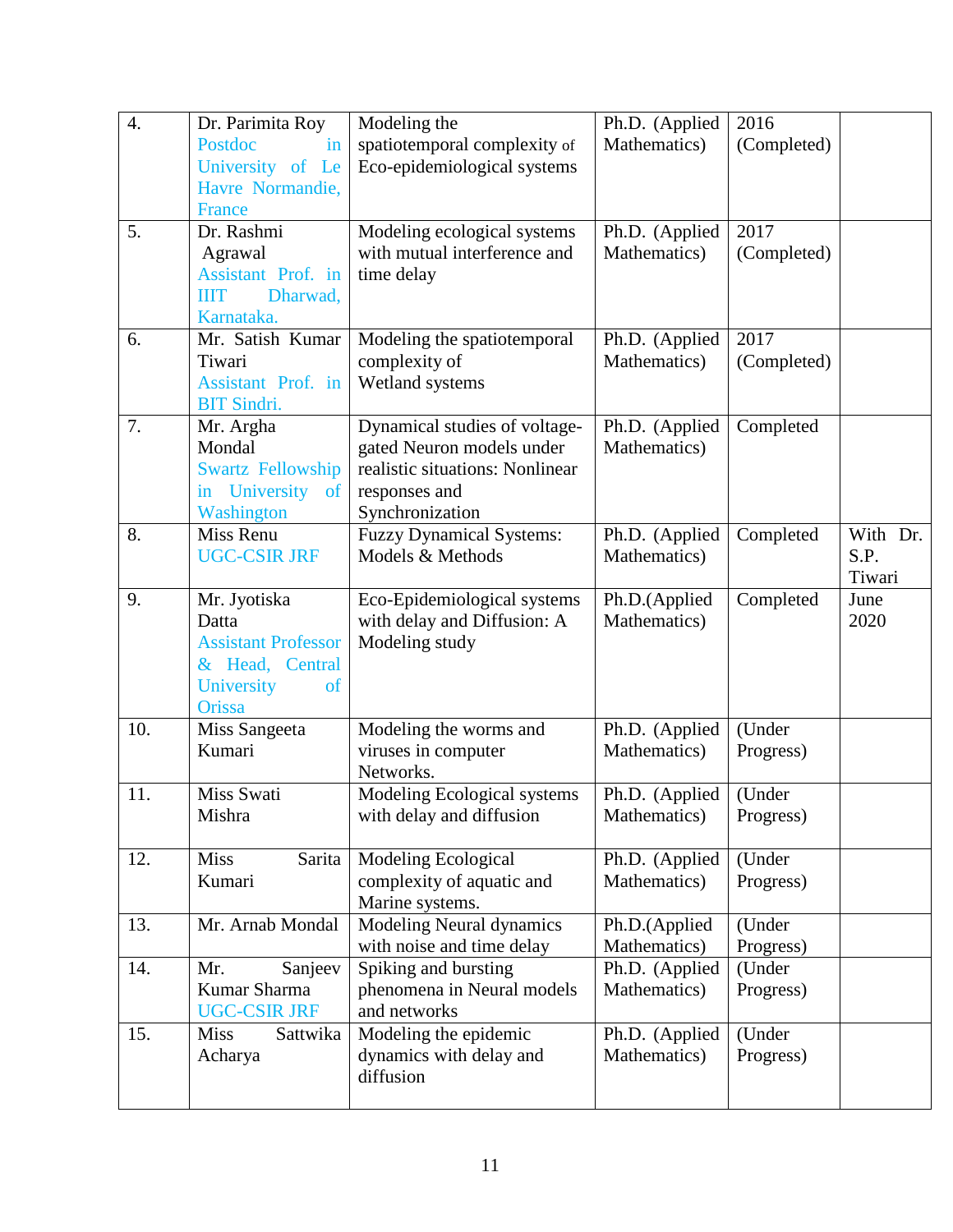|    | <b>Post-Doctoral Fellow</b>        |                    |                |                    |          |
|----|------------------------------------|--------------------|----------------|--------------------|----------|
|    | Dr. Rachana                        |                    | <b>NBHM</b>    | Post-   Ph.D. from | With     |
|    | <b>Bhatia</b>                      |                    | Doctoral       | <b>IIT Roorkee</b> | Prof.    |
|    |                                    |                    | Fellow         |                    | R.C.     |
|    |                                    |                    | (Left)         |                    | Mittal   |
| 2. | Dr. Ashok Kumar   CSIR Project No. |                    | <b>CSIR RA</b> | Ph.D. from         | Dr. B.S. |
|    | Pal                                | 25(0277)/17/EMR-II |                | IIT(ISM)           | Kuswah   |
|    |                                    |                    |                | Dhanbad            |          |

### [WORKSHOP ORGANISED:](http://www.ismdhanbad.ac.in/cv/cv_ranjit.pdf)

*Chaos and Complexity in Nonlinear phenomena* in 80<sup>th</sup> Indian Mathematical Society (December 27-30, 2014).

[CONFERENCE ORGANISED:](http://www.ismdhanbad.ac.in/cv/cv_ranjit.pdf) A National Conference on *Modeling Analysis & Simulation (MAS-2019): Exploring the Nonlinear world of Mathematics*, During 16-18, 2019 [Convener]

#### [MAJOR ACADEMIC HIGHLIGHTS/AWARD & HONOURS:](http://www.ismdhanbad.ac.in/cv/cv_ranjit.pdf)

- Nominated as a society member of **International Society of computational Ecology, Hong Kong.**
- **Member of International Society** (i) American Mathematical Society

(ii) International Academy of Ecology and Environmental Sciences, Hong Kong.

- **Life member** of (i) Indian Mathematical Society, (ii) International Academy of Physical Sciences, (iii) Bio-mathematical Society of India.
- Guest Editor of the Journal *Differential Equations and Dynamical Systems*  **(***Springer***)**, Special issue of "**Nonlinear Models in Biosignaling, Biosensor and Neural Systems – Modeling, Simulations, and Applications". (Issue open for submission, 2020)**
- Guest Editor for the special issue on "*Nonlinear Phenomena in Biology and Medicine***"** in the Journal "*Computational and Mathematical Methods in Medicine*"

#### **Associate Editor**

- (i) *Food Webs* (Elsevier Journal)
- (ii) *Advances in Difference Equations* (Springer Journal)
- (iii) *Differential Equations and Dynamical Systems* (Springer Journal)

#### **Member of Editorial Board** of

- (i) Food Webs (Elsevier Journal, USA)
- (ii) Differential Equations and Dynamical Systems (Springer Journal)
- (iii) Journal of Nonlinear Systems and Applications (JNSA) From France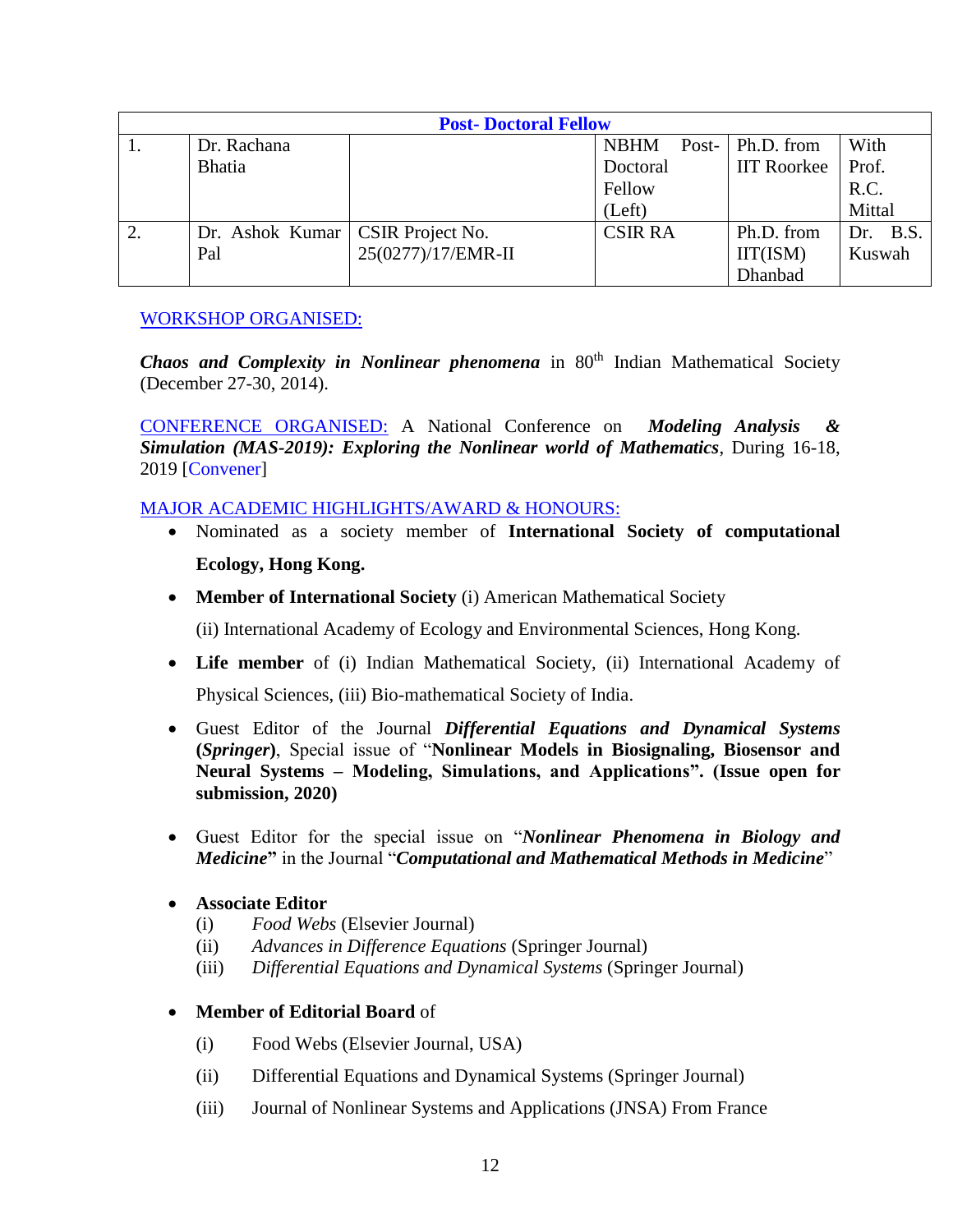- (iv) Computational Ecology and Software (CES) From Hong Kong.
- (v) International Journal of Biomathematics and Systems Biology
- (vi) Invertis Journal of Science & Technology
- Called for interview for the Director, HBTI, Kanpur on 20.10.2014
- Attended Summer School on Advanced Real Analysis and Applications to PDE, IISC-TIFR Mathematics Programme at IISc Bangalore during May 18- June 8, 1992.
- Talk in International conference on Mathematical Modeling of Nonlinear Systems, Deptt. of mathematics, IIT Kharagpur (December 09-11, 1999).
- Invited Talk in Joint 9<sup>th</sup> National Conference of the Vigyan Parishad of India on Applied and Industrial Mathematics  $\&$  5<sup>th</sup> Annual Conference of Indian Society of Information Theory and Applications at NSIT, Dwarika New Delhi during 22-24, 2002.
- **Invited talk** in an *"International conference on Nonlinear phenomena"* organized by Nonlinear studies group, Department of Mathematics, *IISC Bangalore* (January 5- 10, 2004).
- **Invited talk** in ELTE Institute of Theoretical Physics, Seminar in Statistical Physics, in Eötvös University, Budapest, Hungary (June 2, 2010) visited under Indo-Hungarian Educational exchange programme.
- **Invited talk in International Congress of Mathematician** in Hyderabad during 19- 27 August 2010.
- **Invited talk** in Cambridge University in *Computability in Europe* 2012.
- Invited talk in 101<sup>st</sup> Indian Science Congress, Jammu University (3-7 February 2014)
- **Invited talk** in BITS Pilani, Lucknow University, Punjab Technical University & Jadavpur University.
- **Invited talk** at Isaac Newton Institute of Mathematical Sciences, University of Cambridge, UK. (October 6, 2015)
- **Invited talk** at Department of Applied Mathematics in University of Leicester, UK. (November, 26, 2015)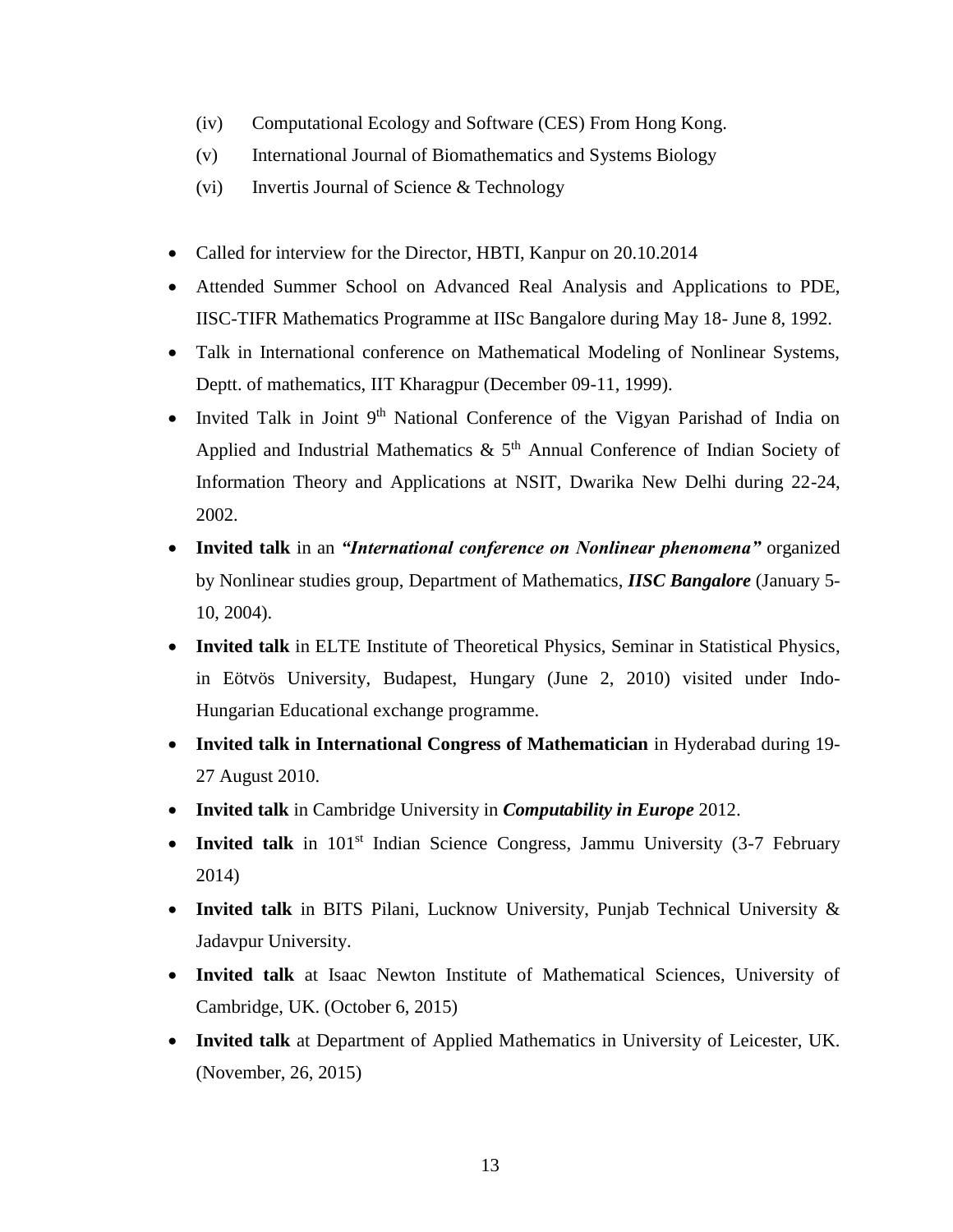- **Invited talk** at Applied Mathematics Lab, University of Le Havre Normandie, France (24 June 2016)
- **Invited talk** at Applied Mathematics Lab, University of Le Havre Normandie, France (19 December 2018)
- **Invited Lectures in a workshop on ATMW PDE and Mechanics,** Jaypee University of Information Technology, Solan during June 3-15, 2013 organized jointly by Bombay and TIFR Mumbay.
- **Participated in Global Innovation Initiative: UK-US-India** joint research proposal submitted by University of Sussex, UK.
- **Chaired Technical sessions & Judges of many Award committees** in many International and National Conferences.
- Qualified GATE- Examination for Junior research fellowship held in March 1993.
- **Fast track Young Scientists Research Award 2001-02**, *Department of Science & Technology Delhi, Government of India.*
- **Reviewer for the many reputed International journals** like Journal of Mathematical Biology, Mathematical Biosciences, American Naturalist, International Journal of Bifurcation and Chaos, Physica A, Physica D, Journal of Theoretical Biology, Nonlinear Analysis: Real world Applications, Nonlinear Analysis: Modeling and Control, Applied Mathematical Modelling, Nonlinear Dynamics, Applied Mathematics and Computations, Journal of Biological Dynamics, Epidemiology, Chaos Solitons & Fractals, Nonlinear Dynamics, Advances in Difference Equatons, Journal of Biological Dynamics, Differential Equations and Dynamical systems, Mathematics and Computer in Simulations, IISc Journals
- My research report on "*Modeling the Spread of Bird flu and predicting outbreak diversity***"** was published in Hindustan Times, Ranchi Edition on 19 January 2008 with the title "*Prediction made easier: ISM teacher*" and my interview was telecast on the local T.V Channel in January 2008.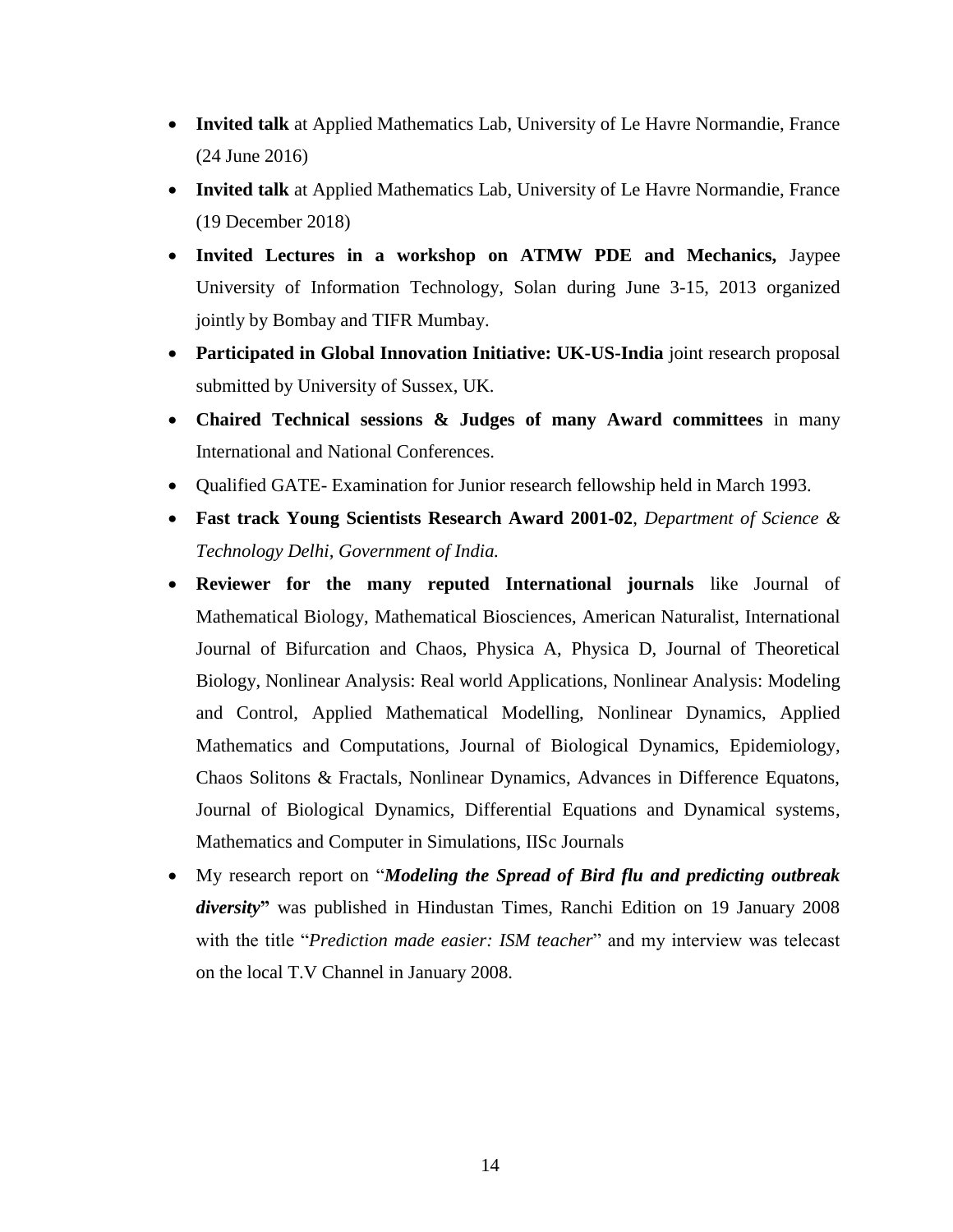# [FOREIGN COLLABORATION:](http://www.ismdhanbad.ac.in/cv/cv_ranjit.pdf)

# **Complete list of publications with foreign collaborators:**

| S.N | <b>Names of Foreign</b><br><b>Collaborators</b>    | <b>Complete Address</b>                                                                                                                                                                                                     | Details about publications                                                                                                                                                                              |
|-----|----------------------------------------------------|-----------------------------------------------------------------------------------------------------------------------------------------------------------------------------------------------------------------------------|---------------------------------------------------------------------------------------------------------------------------------------------------------------------------------------------------------|
| 1.  | Dheeraj Bhardwaj*<br>R.K. Upadhyay                 | *Department of<br>Mathematics,<br>Eastern Illinois University,<br>Charleston, IL61920, USA.                                                                                                                                 | Group Theoretic Method for<br>Shock<br>Converging<br>Wave<br>Problem.<br><b>Applied Mathematics Letters</b><br>Vol. 12, 1999; 1276-1286.                                                                |
| 2.  | Vikas Rai<br><b>Madhur Anand*</b><br>R.K. Upadhyay | *Department of Biology,<br>Laurentian University,<br>Ramsey Lake Road,<br>Sudbury, Ontario, Canada<br>P3E 2C6.<br>& Department of<br>Environmental Biology,<br>University of Guelph,<br>Guelph, Ontario,<br>Canada N1G 2W1. | Trophic<br>structure<br>and<br>dynamical complexity in<br>simple ecological model.<br><b>Ecological Complexity</b><br>Vol. 4, 2007; 212-222.                                                            |
| 3.  | R. K. Upadhyay<br>R.K. Naji*<br>Nitu Kumari        | *Department of<br>Mathematics,<br>College of Science,<br>University of Baghdad,<br>Iraq.                                                                                                                                    | Dynamical Complexity in<br>some ecological models:<br>effect of toxin production by<br>phytoplankton.<br>Nonlinear Analysis:<br>Modelling and Control<br>Vol. 12 (1), 2007; 123-138.                    |
| 4.  | R. K. Upadhyay<br>V. Sree Hari Rao*                | *Department of Mathematics<br>& Statistics,<br>University of Missouri,<br>Rolla, MO, 65409-0020,<br>USA.                                                                                                                    | Short-term Recurrent Chaos<br>and Role of Toxin Producing<br>Phytoplankton<br>(TPP)<br>on<br>Chaotic Dynamics in Aquatic<br>Systems.<br><b>Chaos Solitons and Fractals</b><br>Vol. 39, 2009; 1550-1564. |
| 5.  | R.K. Upadhyay<br>R.K. Naji*                        | *Department of<br>Mathematics,<br>College of Science,<br>University of Baghdad, Iraq.                                                                                                                                       | Dynamics of a three species<br>food chain model with<br>Crowley-Martin type<br>functional response.<br>Chaos Solitons and Fractals<br>Vol. 42(3), 2009; 1337-1346.                                      |
| 6.  | R.K. Naji*<br>R. K. Upadhyay<br>Vikas Rai          | *Department of<br>Mathematics,<br>College of Science,<br>University of Baghdad, Iraq.                                                                                                                                       | Dynamical consequences of<br>predator interference in a tri-<br>trophic population model.<br>Nonlinear Analysis: real<br>world Applications<br>Vol. 11(2), 2010; 809-818.                               |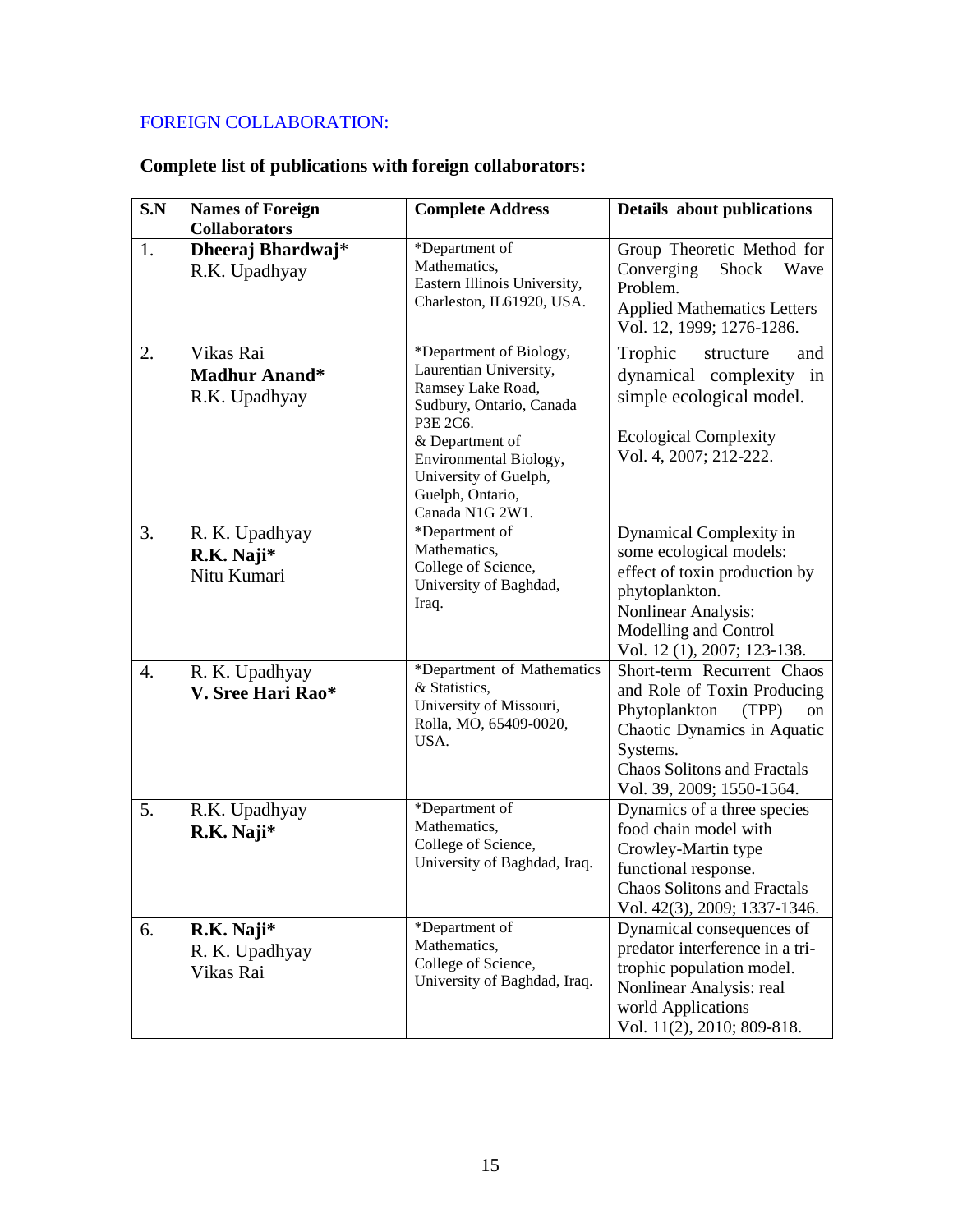| 7.  | Xiang-Jun Wu*<br>Jie Li**<br>R.K. Upadhyay                                                     | *Computing Center, Henan<br>University, Kaifeng, Henan,<br>P.R. China.<br>** School of Computer and<br>Information<br>Engineering,                                                                                               | Chaos control and<br>Synchronization of a three-<br>species food chain model via<br>Holling functional response.<br>International Journal of                                       |
|-----|------------------------------------------------------------------------------------------------|----------------------------------------------------------------------------------------------------------------------------------------------------------------------------------------------------------------------------------|------------------------------------------------------------------------------------------------------------------------------------------------------------------------------------|
|     |                                                                                                | Henan University, Kaifeng,<br>Henan, P.R. China.                                                                                                                                                                                 | <b>Computer Mathematics.</b><br>Vol. 87(1), 2010;199-214                                                                                                                           |
| 8.  | R. K. Upadhyay,<br><b>Weiming Wang*</b><br>N.K. Thakur                                         | *School of Mathematical<br>Sciences,<br>Fudan University, Shanghai,<br>200433<br>P.R. China<br>& School of Mathematics<br>and Information Science,<br>Wenzhou University,<br>Wenzhou, Zhejiang, 325035<br>P.R.China.             | Spatiotemporal dynamics in a<br>spatial plankton system<br>Mathematical Modeling of<br>Natural Phenomena<br>Vol. 5(5), 2010; 101-121                                               |
| 9.  | Rana D. Parshad*<br>R. K. Upadhyay                                                             | *Department of Mathematics<br>& Computer Science,<br>Clarkson University,<br>Postsdam, NY 13676,<br>USA.                                                                                                                         | 1. Investigation of long time<br>dynamics of a diffusive three<br>species aquatic model<br><b>Dynamics of Parial</b><br><b>Differential Equations</b><br>Vol. 7(3), 2010; 217-244. |
| 10. | R. K. Upadhyay<br>Malay Banerjee,<br>Rana D. Parshad*<br>S.N. Raw                              | *Department of Mathematics<br>& Computer Science,<br>Clarkson University,<br>Postsdam, NY 13676,<br>USA.                                                                                                                         | Deterministic chaos versus<br>stochastic oscillation in a<br>prey-predator-top predator<br>model.<br>Mathematical Modelling and<br>Analysis<br>Vol. 16(3), 2011; 343-364           |
| 11. | Vikas Rai*,<br>A. M. Sedeki*,<br>Rana D. Parshad**,<br>R. K. Upadhyay<br><b>Suman Bhowmick</b> | *Deptt. of Mathematics,<br>Faculty of Science,<br>Jazan University, Jazan,<br>KSA;<br>** Applied Mathematics and<br>Computational Science,<br>King Abdullah University of<br>Science and Technology,<br>Thuwal 23955 - 6900, KSA | <b>Wetlands for Water Quality</b><br>Management - The Science<br>and Technology<br>Current issues of water<br>Management.<br>In Tech, Edited by Uli Uhlig,<br>2011;163-176.        |
| 12. | R. K. Upadhyay<br>V.Volpert*<br>N. K. Thakur                                                   | *Directeur<br>de Recherches<br>CNRS,<br>Institut<br>Camille<br>Jordan<br><b>UMR</b><br>5208<br>Université Claude<br>Bernard<br>Lyon<br>1, 43 Bd<br>du<br>-11<br>novembre<br>1918<br>69622<br>Villeurbanne, cedex France.         | Propagation of Turing<br>patterns in a plankton model<br>Journal of Biological<br>Dynamics<br>Vol. 6(2), 2012; 524-538                                                             |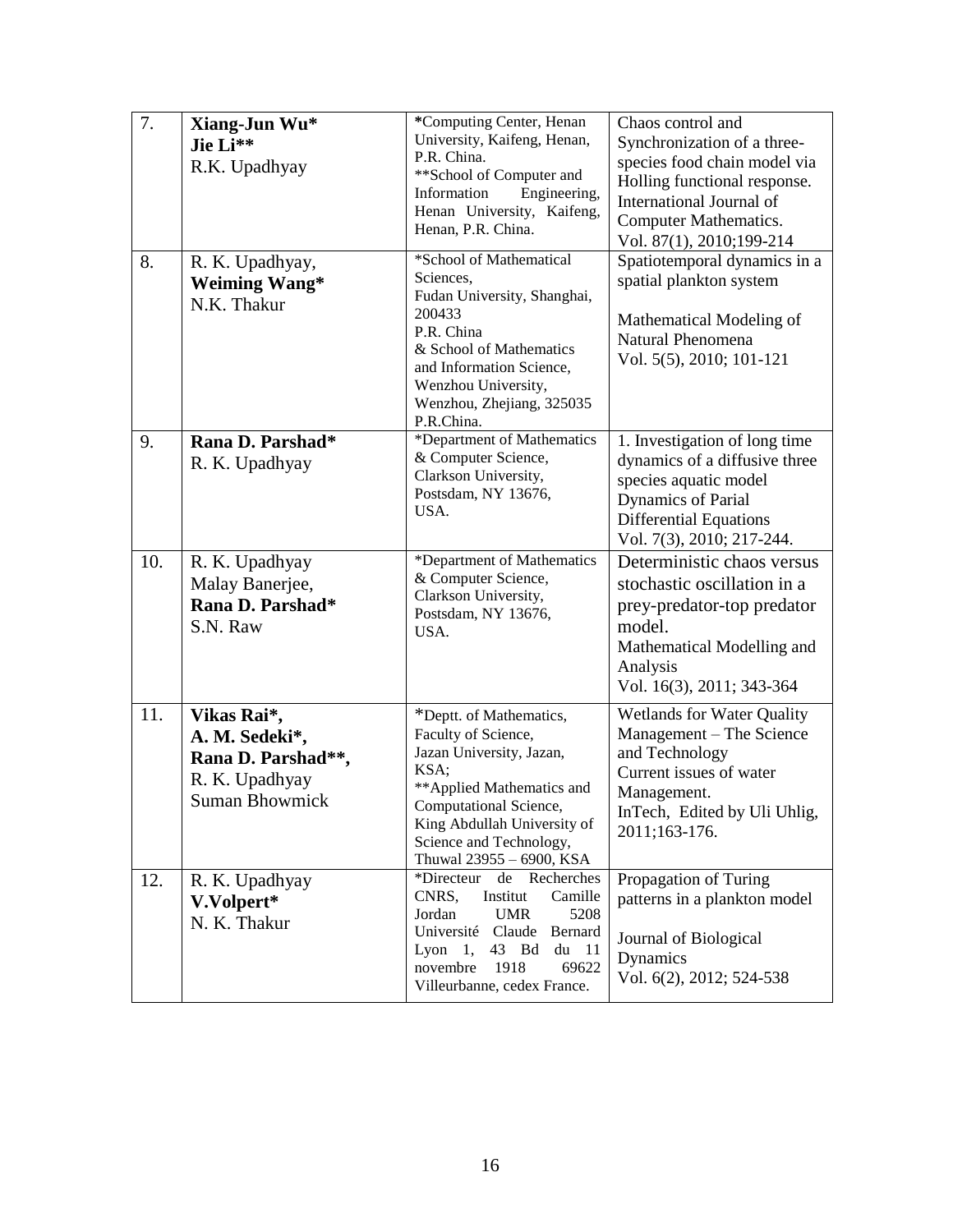| 13.<br>14. | <b>Weiming Wang*</b><br>Z. Guo*<br>R.K. Upadhyay<br>Y. Lin*<br>V. Rai*<br>S.R. Nadar**<br>R.K. Upadhyay               | *College of Mathematics and<br>Information Science,<br>Wenzhou University,<br>Wenzhou,<br>Zhejiang 325035, China<br>*Department of Mathematics,<br>Faculty of Science, Jazan<br>University, 45142 Jizan,<br>Saudi Arabia                                                                               | Pattern formation in a cross-<br>diffusive Holling -Tanner<br>Model<br>Discrete Dynamics in Nature<br>and Society<br>Vol. 2012, 828219; 1-12.<br>Nonlinear Phenomena in<br><b>Biology and Medicine</b><br>Computational and<br>Mathematical Methods in |
|------------|-----------------------------------------------------------------------------------------------------------------------|--------------------------------------------------------------------------------------------------------------------------------------------------------------------------------------------------------------------------------------------------------------------------------------------------------|--------------------------------------------------------------------------------------------------------------------------------------------------------------------------------------------------------------------------------------------------------|
|            |                                                                                                                       | **National Institute of<br>Mental Health,<br>Bethesda, 20892 MD, USA                                                                                                                                                                                                                                   | Medicine<br>Vol. 2012, 183879; 1-2.                                                                                                                                                                                                                    |
| 15.        | R.K. Upadhyay<br>R.K. Naji*<br>S.N. Raw<br>B. Dubey                                                                   | *Department of<br>Mathematics,<br>College<br>Science,<br>of<br>University of Baghdad, Iraq.                                                                                                                                                                                                            | The role of top predator<br>interference on the dynamics<br>of a food chain model<br><b>Communication in Nonlinear</b><br>Science and Numerical<br>Simulations<br>Vol. 18; 2013, 757-768.                                                              |
| 16.        | R. D. Parshad*<br>H.A. Abderrahmane**<br>R. K. Upadhyay<br>N. Kumari                                                  | *Department of<br>Mathematics and<br>Computer Science,<br>Clarkson University,<br>Potsdam, NY 13699, USA<br>**King Abdullah<br>University of Science and<br>Technology, Applied<br>Mathematics and<br>Computational Science,<br>Thuwal 23955-6900,<br>Saudi Arabia                                     | Finite Time Blow up in a<br>Realistic Food-Chain Model<br><b>ISRN</b> Biomathematics<br>Vol. 2013, 424062, pp. 1-12                                                                                                                                    |
| 17.        | S. Yan*<br>X. Lian**<br>W. Wang*<br>R. K. Upadhyay                                                                    | *College of Mathematics and<br>Information Science,<br>Wenzhou University,<br>Wenzhou 325035,<br>PR China<br>**Institute of Computer<br>Applications, Academia<br>Sinica, Chengdu 610041, PR<br>China College of<br>Mathematics and<br>Econometrics, Hunan<br>University, Changsha<br>410082, PR China | Spatiotemporal dynamics in a<br>delayed diffusive predator<br>model<br><b>Applied Mathematics and</b><br>Computation<br>Vol. 224, 2013; 524-534.                                                                                                       |
| 18.        | Rana D. Parshad*<br><b>Emmanuel Quansaha*</b><br><b>Kelly Black*</b><br>R. K. Upadhyay<br>S.K. Tiwari,<br>Nitu Kumari | * Department of<br>Mathematics, Clarkson<br>University,<br>Potsdam, NY 13699,<br><b>USA</b>                                                                                                                                                                                                            | Long time dynamics of a<br>three-species food chain<br>model with Allee effect in the<br>top predator<br><b>Computers and Mathematics</b><br>with Applications<br>Vol. 71, 2016; 503–528.                                                              |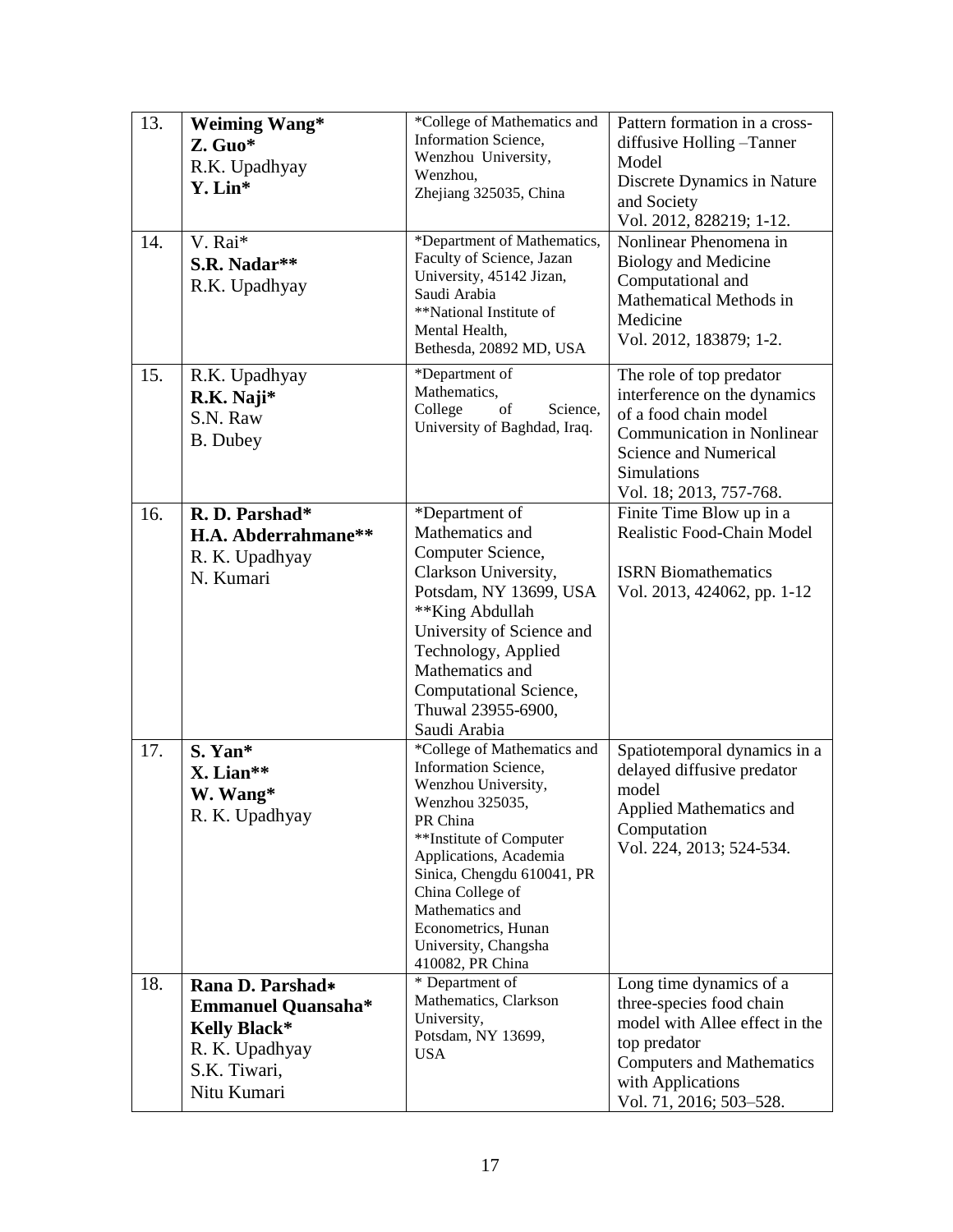| 19. | R. K. Upadhyay Parimita<br>Roy<br>C. Venkataraman*<br>A. Madzvamuse**                                       | *School of Mathematics and<br>Statistics,<br>Mathematical Institute, North<br>Haugh, St Andrews KY16<br>9SS, Scotland<br>**Department of<br>Mathematics, School of<br>Mathematical and Physical<br>Sciences, University of<br>Sussex, Pev III, 5C15,<br>Brighton BN19QH, United<br>Kingdom | Wave of chaos in a spatial<br>eco-epidemiological system:<br>Generating realistic patterns<br>of patchiness in rabbit-lynx<br>dynamics<br><b>Mathematical Biosciences</b><br>Vol. 281, 2016; 98-119. |
|-----|-------------------------------------------------------------------------------------------------------------|--------------------------------------------------------------------------------------------------------------------------------------------------------------------------------------------------------------------------------------------------------------------------------------------|------------------------------------------------------------------------------------------------------------------------------------------------------------------------------------------------------|
| 20. | <b>Emmanuel Quansah*</b><br>Rana D. Parshad*<br>Sumona Mondal*<br>R.K. Upadhyay                             | *Department of Mathematics,<br>Clarkson University,<br>Potsdam, NY, USA                                                                                                                                                                                                                    | Can the control of invasive<br>species be left to chance?<br>Natural Resources &<br>Engineering<br>Vol. 1, 2016; 1-14                                                                                |
| 21. | Rana D. Parshad* Suman<br><b>Bhowmick* Emmanuel</b><br>Quansah*<br><b>Aladeen Basheer*</b><br>R.K. Upadhyay | *Department of Mathematics,<br>Clarkson University,<br>Potsdam, NY, USA                                                                                                                                                                                                                    | Predator interference effects<br>on biological control: The<br>"paradox" of the generalist<br>predator revisited<br>Commun. Nonlinear Sci.<br>Numer. Simulation<br>Vol.39, 2016; 169-184             |
| 21. | R.K. Upadhyay<br>A. Mondal<br>Wondimu W. Teka*                                                              | *Department of Mathematics,<br>Indiana University-Purdue<br>University, IN 46202,<br><b>USA</b>                                                                                                                                                                                            | Mixed Mode Oscillations and<br>Synchronous Activity in<br>Noise Induced Modified<br>Morris-Lecar Neural System<br>International Journal of<br>Bifurcation and Chaos,<br>Vol. 27(5), 2017; 1730019-36 |
| 22. | R.K. Upadhyay<br>A. Mondal<br>Wondimu W. Teka*                                                              | *Department of Mathematics,<br>Indiana University-Purdue<br>University, IN 46202,<br><b>USA</b>                                                                                                                                                                                            | Fractional-order excitable<br>neural system with<br>bidirectional coupling<br>Nonlinear Dynamics<br>Vol. 87(4), 2017;2219-2233                                                                       |
| 23. | R. K. Upadhyay<br>Argha Mondal<br>M.A. Aziz-Alaoui*                                                         | *UniHavre, LMAH, FR<br>CNRS 3335, ISCN,<br>Normandie University,<br>76600 Le Havre,<br>France                                                                                                                                                                                              | Synchronization analysis<br>through coupling mechanism<br>in realistic neural models<br>Appl. Math. Modelling<br>Vol. 44, 2017; 557-575.                                                             |
| 24. | Wondimu W. Teka*<br>R.K. Upadhyay<br>A. Mondal                                                              | *UTSA Neurosciences<br>Institute, The University of<br>Texas at San Antonio, San<br>Antonio, TX, USA                                                                                                                                                                                       | Fractional-order leaky<br>integrate-and-fire model with<br>long-term memory and power<br>law dynamics<br><b>Neural Networks</b><br>Vol. 93, 2017; 110-125.                                           |